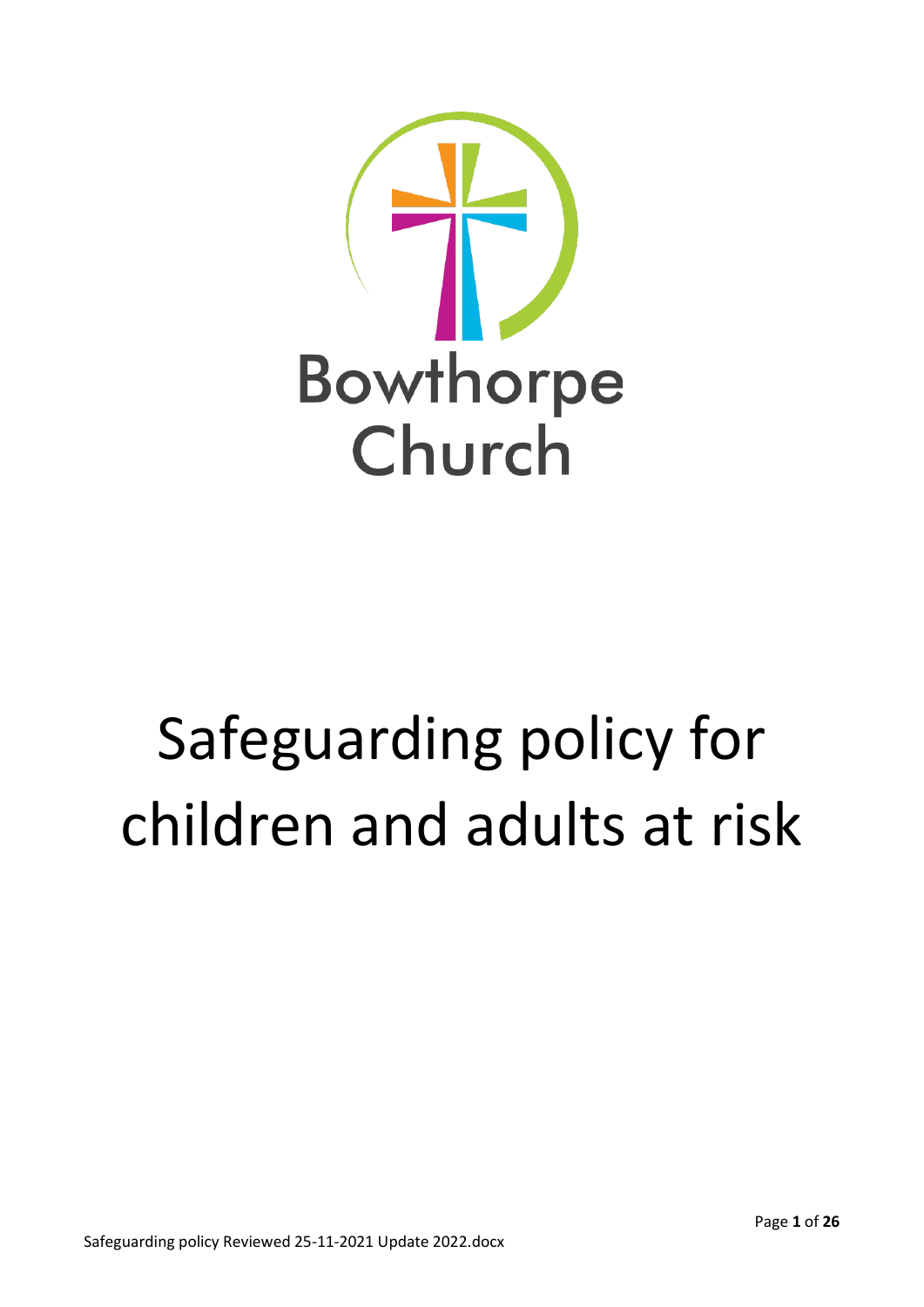# **Contents**

| SAFEGUARDING POLICY BOWTHORPE CHURCH                                         | $\overline{2}$ |    |
|------------------------------------------------------------------------------|----------------|----|
| <b>INTRODUCTION</b>                                                          | 3              |    |
| AIM AND PURPOSE OF THIS POLICY                                               | 4              |    |
| WHO THIS POLICY APPLIES TO                                                   | 4              |    |
| DUTY OF CARE AND CONFIDENTIALITY                                             | 4              |    |
| <b>PREVENTING ABUSE</b>                                                      | 4              |    |
| <b>BUILDING HIRE</b>                                                         | 5              |    |
| WHAT ARE WE PROTECTING PEOPLE FROM?                                          | 5              |    |
| <b>HOW TO RECOGNISE ABUSE</b>                                                | 5              |    |
| WHAT TO DO IF THERE IS A DISCLOSURE OR ALLEGATION OF ABUSE                   | 6              |    |
| PROCEDURE IN THE EVENT OF A CONCERN OF ABUSE                                 | 6              |    |
| <b>CONCERNS, COMPLAINTS AND COMPLIMENTS</b>                                  | $\overline{7}$ |    |
| <b>REVIEW</b>                                                                | $\overline{7}$ |    |
| <b>KEY CONTACTS: SOURCES OF ADVICE AND SUPPORT</b>                           | 8              |    |
| APPENDIX 1 SAFEGUARDING POLICY STATEMENT                                     | 10             |    |
| APPENDIX 2 THE ROLE OF A CHURCH SAFEGUARDING COORDINATOR CONTEXT             | 11             |    |
| APPENDIX 3A DECLARATION OF CONDUCT FOR WORKING WITH CHILDREN OR YOUNG PEOPLE |                | 13 |
| APPENDIX 3B DECLARATION OF CONDUCT FOR WORKING WITH ADULTS AT RISK           | 15             |    |
| APPENDIX 3C ADDITIONAL UNDERTAKINGS FOR KEY HOLDERS                          | 17             |    |
| APPENDIX 4 WHAT IS ABUSE AND NEGLECT OF CHILDREN?                            | 18             |    |
| APPENDIX 5 WHAT IS ABUSE OF ADULTS AT RISK?                                  | 20             |    |
| APPENDIX 6 SIGNS OF POSSIBLE ABUSE IN CHILDREN                               | 21             |    |
| APPENDIX 7 SIGNS OF POSSIBLE ABUSE IN ADULTS                                 | 24             |    |
| APPENDIX 8 SAFEGUARDING INCIDENT RECORDING FORM                              | 25             |    |

# <span id="page-1-0"></span>Safeguarding Policy Bowthorpe Church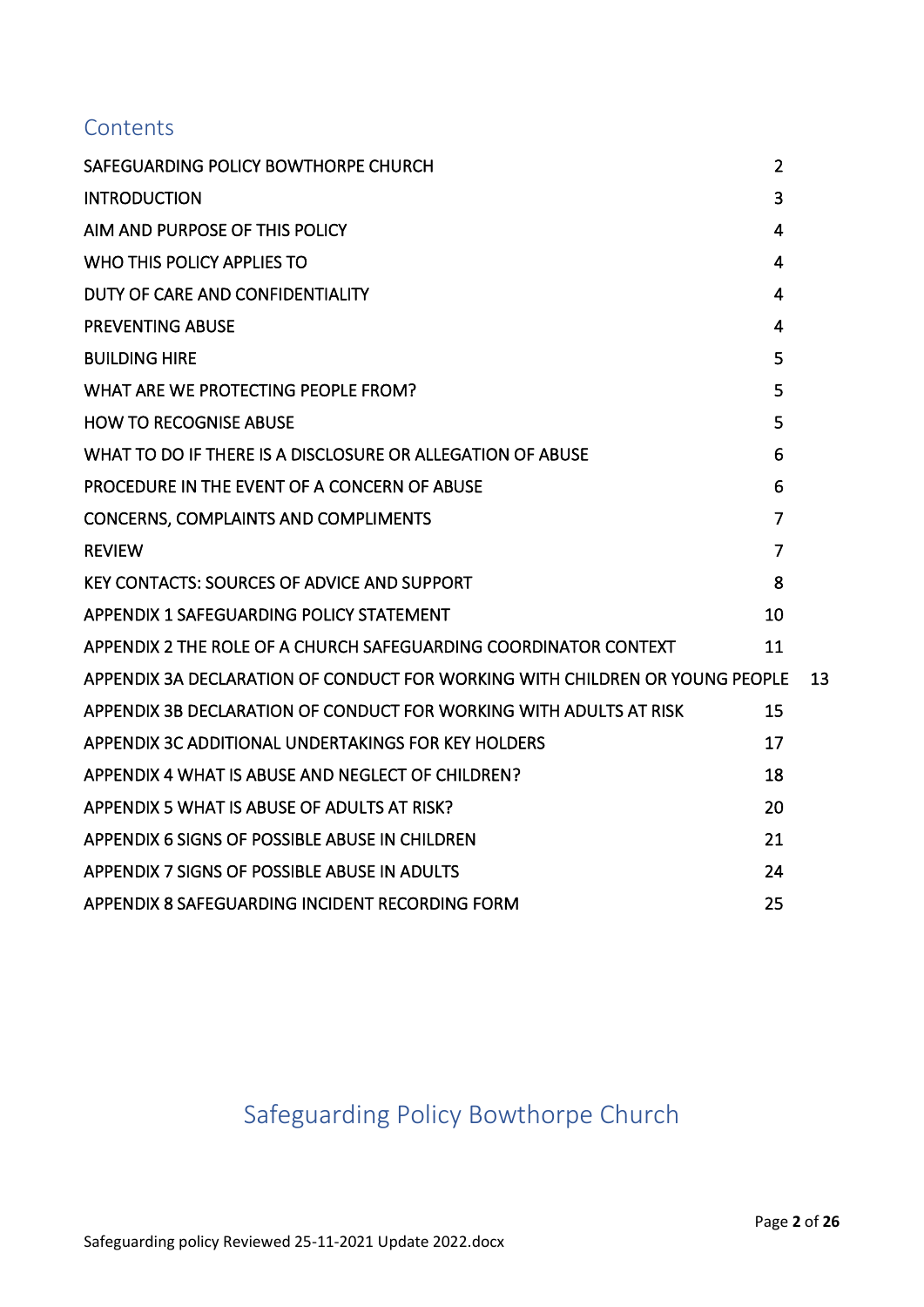# <span id="page-2-0"></span>Introduction

We acknowledge children's and adults' right to protection from abuse, regardless of gender, ethnicity, disability, sexuality or beliefs. We consider that the welfare of children is paramount. We will follow legislation, statutory guidance and recognised good practice to protect vulnerable people in our church.

We will seek to establish a caring environment in which there is an informed vigilance about the dangers of abuse. We will implement, maintain and regularly review the procedures outlined in this policy, which are designed to prevent and to be alert to abuse.

We will appoint a Safeguarding Coordinator and Deputy Safeguarding Coordinator, who will have specific responsibilities for safeguarding, although we recognise that safeguarding is a whole church responsibility. The Safeguarding Coordinator is the person to whom all concerns or allegations should be addressed. In the absence of the Safeguarding Coordinator, the Deputy Safeguarding Coordinator should be contacted. Their contact details can be found in Key Contacts.

We will organise activities in such a way as to promote a safe environment and minimise the risk of harm to children and adults. We will follow a safer recruitment process for the selection and appointment of people to work with children or adults at risk, whether voluntary or paid, lay or ordained.

We are committed to providing support, supervision, resources and training to those who work with children and adults. We will use rigorous and careful supervision to protect people from the risks associated with known offenders within the congregation, including implementing contracts with known offenders and those who have been assessed as posing a risk.

We believe that domestic abuse in all its forms is unacceptable and inconsistent with a Christian way of living and recognise that it can affect both adults and children.

All concerns and allegations of abuse will be responded to appropriately, including referring to the statutory authorities if necessary. We will co-operate with the statutory authorities in any investigation, will follow multi-agency decisions and will maintain confidentiality of any investigations to those directly involved.

We will refer concerns about staff – volunteers and paid, lay and ordained - that meet the relevant criteria to the Local Authority Designated Officer.

Our Safeguarding Policy Statement is attached as Appendix 1.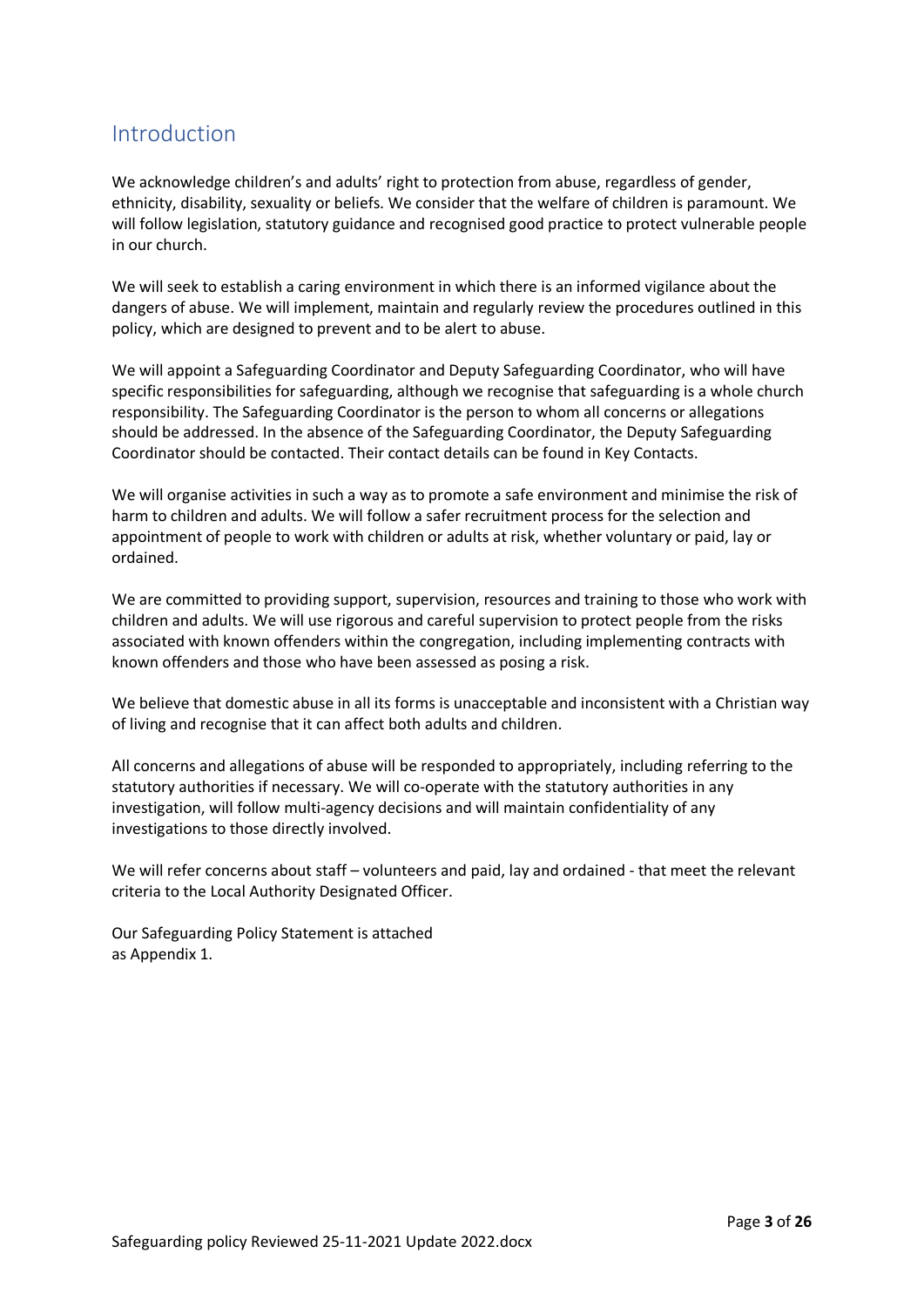# <span id="page-3-0"></span>Aim and purpose of this policy

The aim of this policy is to provide procedures for promoting safeguarding, preventing abuse and protecting children, adults at risk and staff. This includes clear procedures for taking appropriate action when safeguarding concerns are raised involving children and adults within our church, or those who attend our activities and events.

# <span id="page-3-1"></span>Who this policy applies to

This policy is approved and endorsed by the Church Council and applies to:

- $\triangleright$  all those who attend our church
- $\triangleright$  our trustees and staff (both paid and voluntary)
- $\triangleright$  organisations who hire our building with the agreement to operate under the church safeguarding policy

The policy and procedures should be interpreted in the light of the most recent sponsoring denominations good practice guidance. Children and parents/carers will be informed of this policy and our procedures.

The term 'children' refers to those under the age of 18 years.

# <span id="page-3-2"></span>Duty of care and confidentiality

We have a duty of care to all beneficiaries of the church, whether adults or children. We will always maintain confidentiality, except in circumstances where to do so would place the individual or another individual at risk of harm.

# <span id="page-3-3"></span>Preventing abuse

The church will appoint Safeguarding and Deputy Safeguarding Coordinator(s) for safeguarding children and adults. A job description is attached as Appendix 2.

Activities will be organised in accordance with good practice guidelines to promote a safe environment and healthy relationships, whilst minimising opportunities for harm, misunderstanding or false accusation. For each event, risk assessments will be carried out, appropriate consent forms will be used (for children's activities), appropriate records will be kept, and adequate insurance will be in place.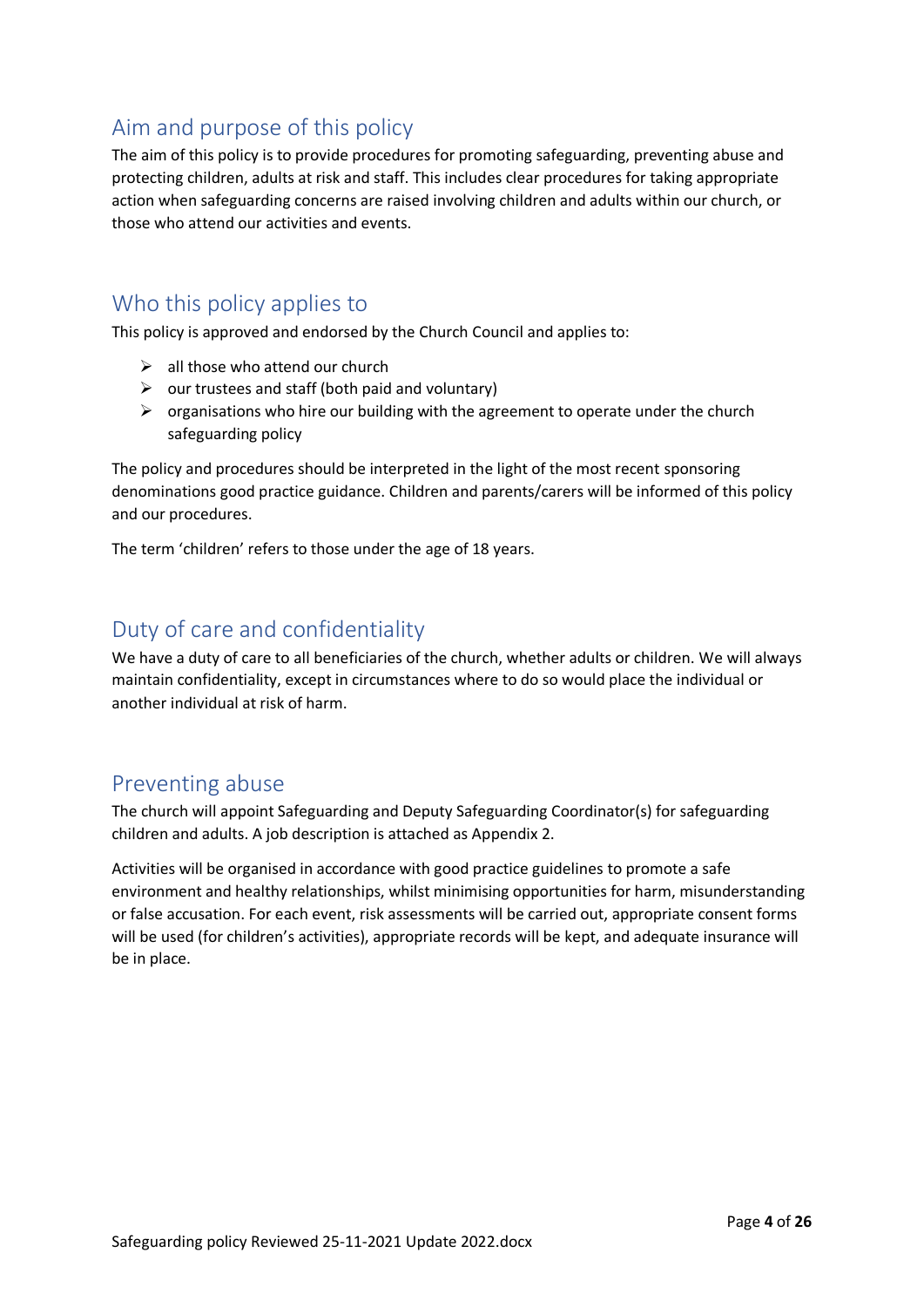We are committed to safer recruitment and selection of all paid staff and volunteers and will ensure that these procedures are followed, which include:

- $\triangleright$  asking applicants to complete an application form
- $\triangleright$  providing workers with job descriptions and person specifications
- ➢ completion of self-declaration forms
- ➢ obtaining Disclosure and Barring Service (DBS) / Protecting Vulnerable Groups scheme (PVG) checks wherever legally entitled to do so
- $\triangleright$  taking up two references (not from family members)
- $\triangleright$  interviewing candidates

Safeguarding training will be provided, and volunteers and paid staff will be given support and supervision in their role.

All trustees, paid staff and volunteers will work within a code of conduct (code for workers attached as Appendix 3) and understand that there may be action taken if this code is not followed, possibly involving suspension or termination of working with us.

If we become aware of someone within our congregation known to have harmed children or adults in the past, we will inform the sponsoring denominations Safeguarding Officers and co-operate with them and the relevant statutory authorities to put in place a plan to minimise the risk of harm to children and adults.

### <span id="page-4-0"></span>Building Hire

Organisations wishing to hire our building for activities with children or adults must confirm in writing that they will follow the principles of this safeguarding policy as a condition of the letting agreement.

If they have their own safeguarding policy, they will be asked to provide a copy. If they do not have their own safeguarding policy, the church will encourage them to adopt one before agreeing to the hire or may agree that they can follow the church safeguarding policy and procedures.

### <span id="page-4-1"></span>What are we protecting people from?

The definitions of abuse differ between children and adults. A copy of the definitions relating to children is attached to this policy at Appendix 4. The definitions of abuse in relation to adults is attached as Appendix 5.

### <span id="page-4-2"></span>How to recognise abuse

It is important to be aware of the possible signs and symptoms of abuse. Please see Appendix 6 for those relating to children and Appendix 7 for those relating to adults at risk. Some signs could be indicators of several different categories of abuse. It is essential to note that these are only indicators of possible abuse. There may be other, innocent, reasons for these signs and/or behaviour. They will, however, be a guide to assist in assessing whether abuse of one form or another is a possible explanation for a child's or adult's behaviour.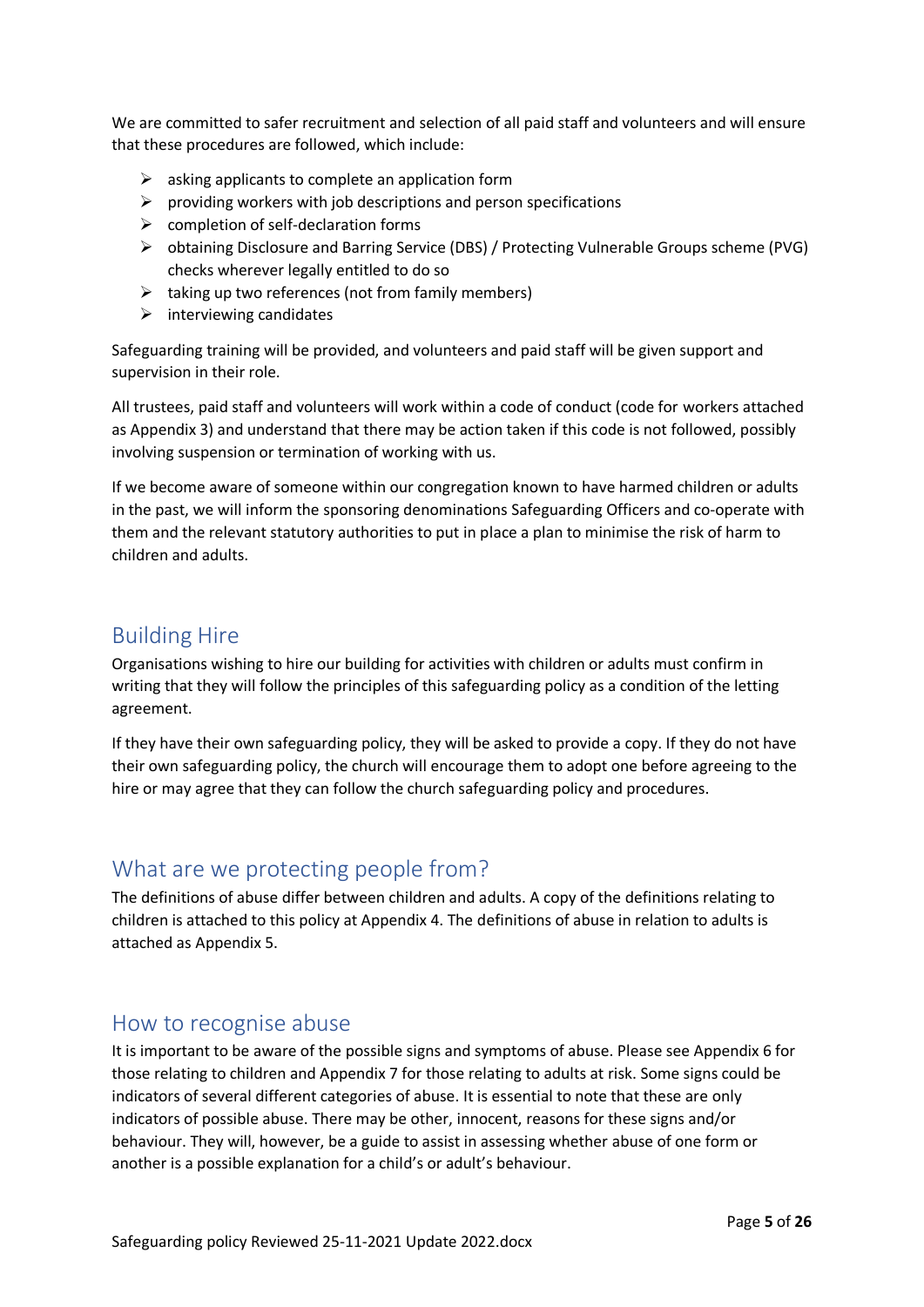# <span id="page-5-0"></span>What to do if there is a disclosure or allegation of abuse

If a child, young person or adult makes a disclosure that they are being abused and / or an allegation of abuse against someone, it is important that the person being told:

- $\triangleright$  stays calm and listens carefully
- $\triangleright$  reassures them that they have done the right thing in telling
- $\triangleright$  does not investigate or ask leading questions
- $\triangleright$  explains that they will need to tell someone else if anyone is at risk of harm, to help them
- $\triangleright$  does not promise to keep secret what they have been told
- $\triangleright$  informs the church Safeguarding Coordinator as soon as possible (if they are implicated in the allegation, informs the Deputy or the denominational Safeguarding Adviser/Officer)
- $\triangleright$  makes a written record of the allegation, disclosure or incident and signs and dates this record (using the template in Appendix 8). This should be given to the church Safeguarding Coordinator and stored securely in a locked filing cabinet.

### <span id="page-5-1"></span>Procedure in the event of a concern of abuse

If there is an immediate threat of harm, the Police should be contacted without delay.

Where it is judged that there is no immediate threat of harm, the following will occur:

- $\triangleright$  The concern should be discussed with the church Safeguarding Coordinator and a decision made as to whether the concern warrants a referral to the statutory authorities (see Key Contacts for the relevant statutory contacts)
- $\triangleright$  A confidential record will be made of the conversation and the circumstances surrounding it using the template at Appendix 8. This record will be kept securely, and a copy passed to statutory authorities if a referral is made.
- $\triangleright$  The person about whom the allegation is made must not be informed by anyone in the church if it is judged that to do so could place a child or adult at increased risk. If the statutory authorities are involved, they should be consulted beforehand.
- ➢ The denominational Safeguarding Adviser/Officers should be kept informed of any serious concerns.

### If someone in the church is alleged or known to have harmed children or adults

We will inform the denominational Safeguarding Adviser/Officers so that they can offer advice and support, and we will contact the relevant statutory authority.

### If the allegation concerns a church staff member or volunteer

For any concerns relating to children, the Local Authority Designated Officer (LADO) or the equivalent will be informed and the timing and method of any action to be taken will be discussed and agreed with the LADO. This will cover communication with the worker, suspension, investigation and possible strategy meetings. A decision will be taken by the LADO about when to inform the worker and the church will follow this advice. For LADO contact details, see Key Contacts.

For concerns relating to adults, Adult Social Care will be contacted. See Key Contacts for details.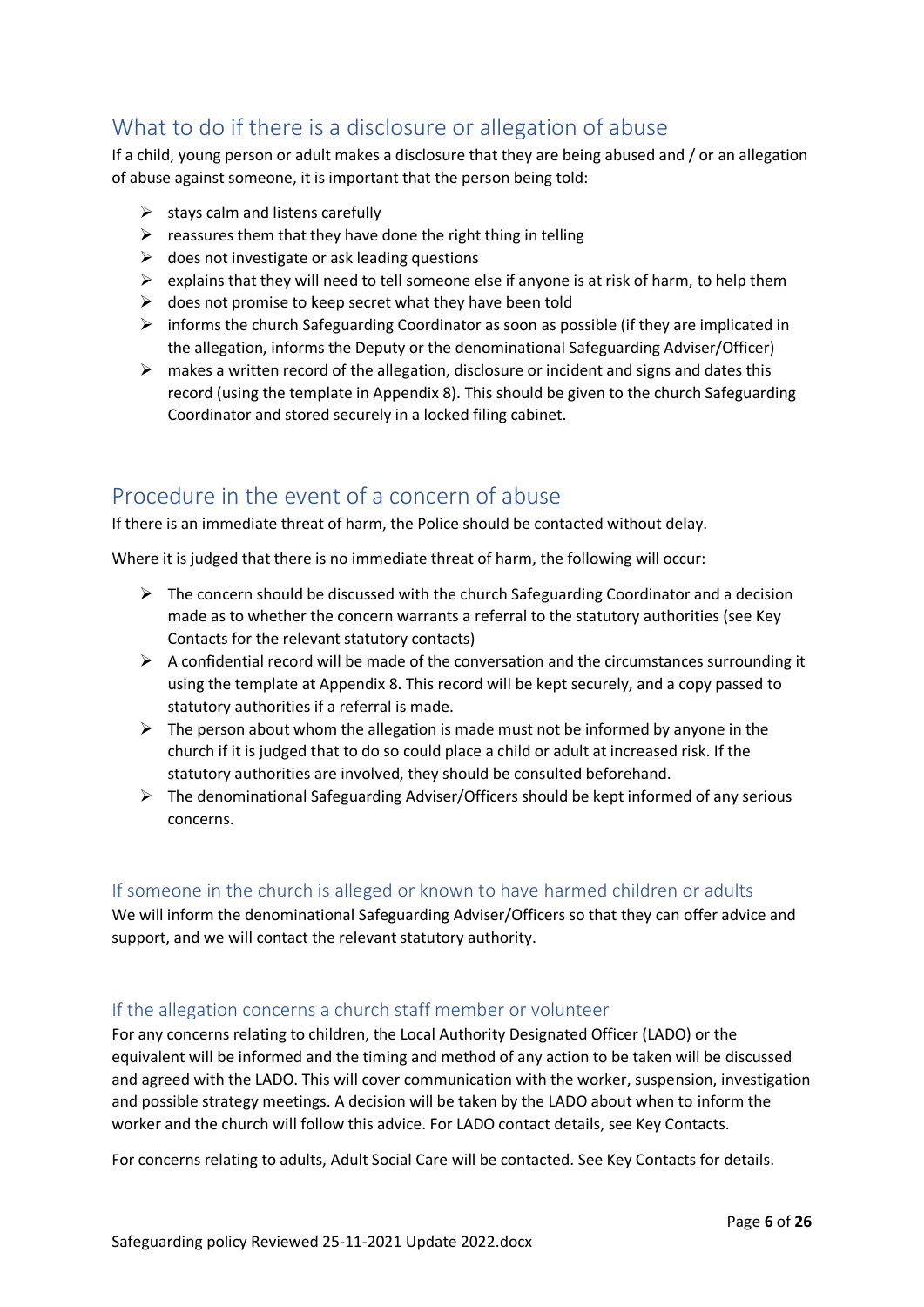In accordance with the law, a referral will be made to the Disclosure and Barring Service (DBS).

# <span id="page-6-0"></span>Concerns, Complaints and Compliments

Should anyone have any concerns, complaints or compliments, please contact either the minister or the named person:

| Minister                          | Named Person               |
|-----------------------------------|----------------------------|
| Rev Mark Elvin                    | Dr. Michael Acaster        |
| 10603                             | 01603 464018               |
| 07500 660837                      | 07941 971044               |
| Email: mark.elvin2@btinternet.com | Email: acaster17@gmail.com |

It would be helpful to have complaints in writing, as this avoids any possible misunderstanding about what the issue is. However, whether verbal or in writing, complaints will be acted upon. Any written complaint will be responded to within 10 days.

### <span id="page-6-1"></span>Review

The Church Council will review this policy annually, amending and updating it as required, and informing the Church Meeting that this has been done.

Date of the most recent review: 16<sup>th</sup> February 2021

Date of the next review: 2022

Signed:

(on behalf of the Church Council)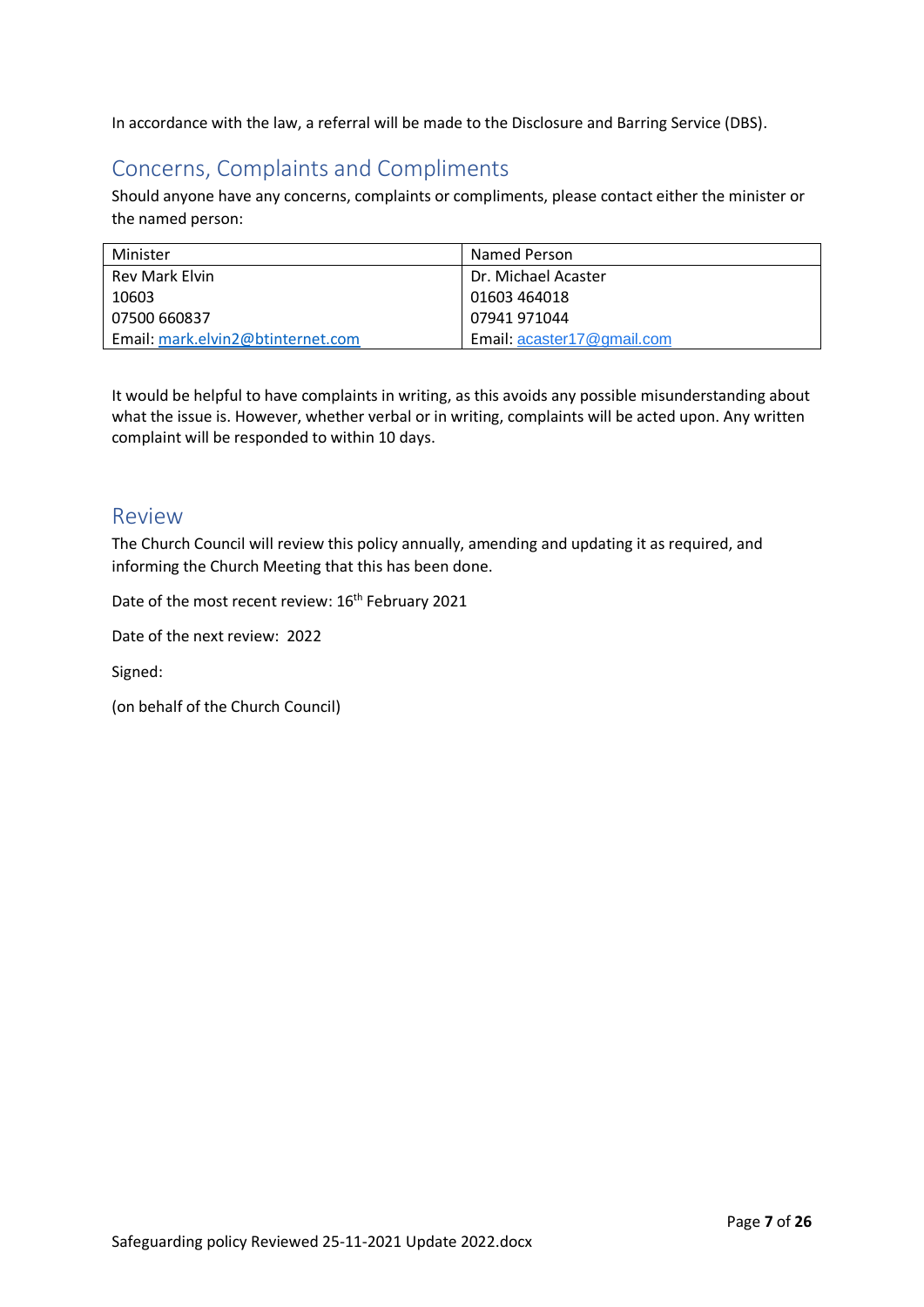# <span id="page-7-0"></span>Key Contacts: Sources of advice and support

### 1. The church Safeguarding Coordinator is the person to whom all concerns, or allegations should be addressed:

| Name         | Mike Acaster                 |
|--------------|------------------------------|
| Telephone No | 01603 464018 or 07941 971044 |
| Email        | acaster17@gmail.com          |

### 2. In the absence of the Safeguarding Coordinator, the Children's Advocate/Deputy Safeguarding Coordinator can be contacted:

| Name         | <b>Margaret Gibbs</b>        |
|--------------|------------------------------|
| Telephone No | 01603 734524 or 07748 691154 |
| Email        | Margaret.Gibbs@Anchor.org.uk |

### 3. Safeguarding Officers

### **3.1. URC**

| Name         | Nicola Grieves         |
|--------------|------------------------|
| Telephone No | 07515 721172           |
| Email        | cydo@urceastern.org.uk |

### **3.2. Church of England Diocesan Safeguarding Adviser**

| Name         | Sue Brice                      |
|--------------|--------------------------------|
| Telephone No | 07958 377079                   |
| Email        | sue.brice@dioceseofnorwich.org |

#### **3.3. Methodist**

| Name         | Jane Gay                            |
|--------------|-------------------------------------|
| Telephone No | 07787 225 230                       |
| Email        | east.safeguarding@gmail.com         |
| Name         | National contact                    |
| Telephone No | 020 7467 5189                       |
| Email        | safeguarding@methodistchurch.org.uk |
|              |                                     |

#### **3.4. Baptist**

| Name         | Diane Forsyth (Safeguarding Lead) – Eastern Baptist Association  |  |  |
|--------------|------------------------------------------------------------------|--|--|
| Telephone No | 07735 860804                                                     |  |  |
| Email        | safeguarding@easternbaptist.org.uk                               |  |  |
| Weblink      | https://www.baptist.org.uk/Articles/370600/North Sector and.aspx |  |  |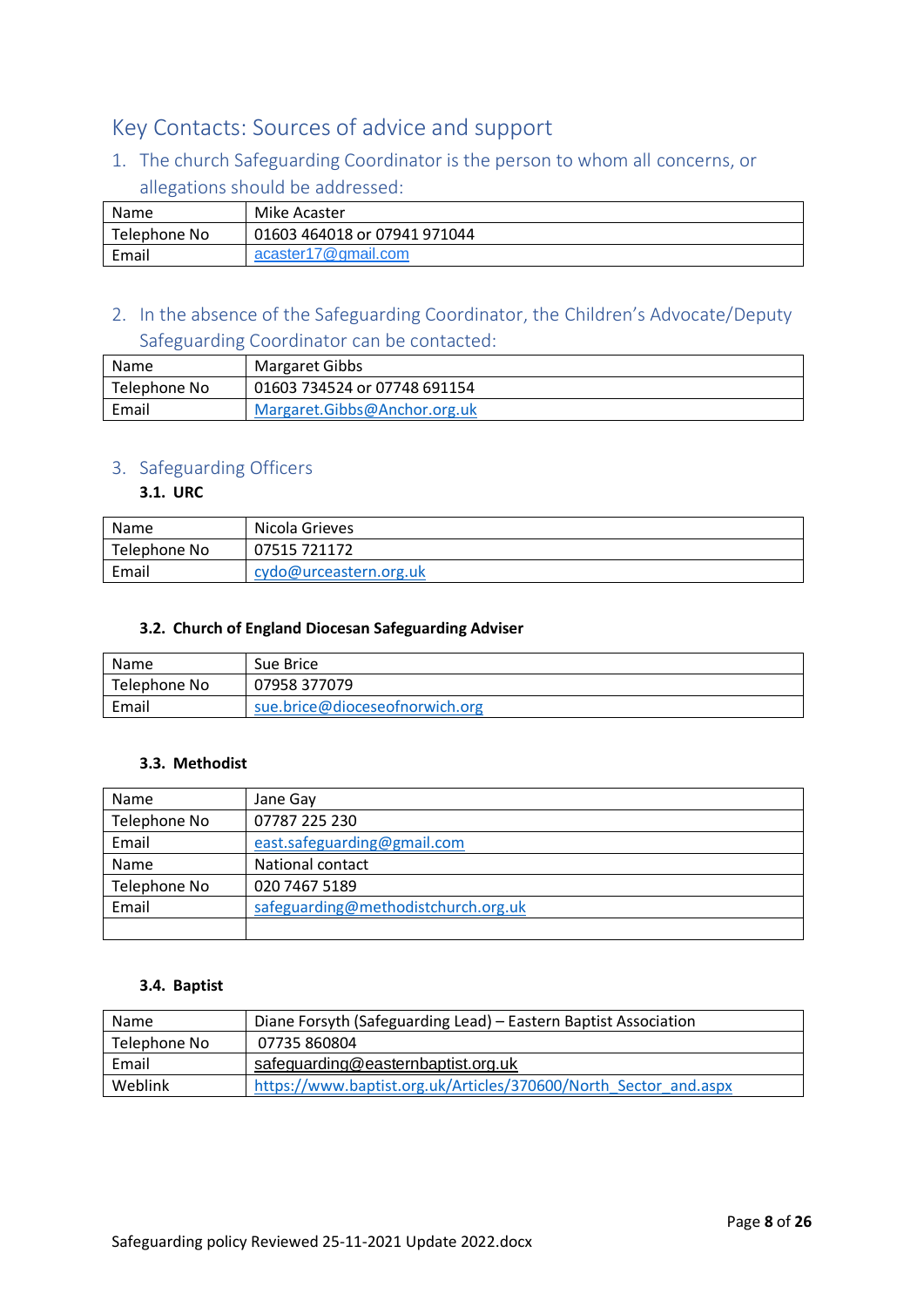### 4. THIRTYONE:EIGHT (Was Churches Child Protection Advisory Service (CCPAS))

(This should only be used for urgent advice if you are unable to contact one of the denominational Safeguarding Officers) 24-hour helpline: 0303 003 1111

Website address[: https://thirtyoneeight.org/](https://thirtyoneeight.org/)

### 5. Local Authority Designated Officer (LADO)

Web address for further details: [https://www.norfolk.gov.uk/children-and-families/keeping](https://www.norfolk.gov.uk/children-and-families/keeping-children-safe/local-authority-designated-officer)[children-safe/local-authority-designated-officer](https://www.norfolk.gov.uk/children-and-families/keeping-children-safe/local-authority-designated-officer)

If no support from elsewhere email [LADO@norfolk.gov.uk](mailto:LADO@norfolk.gov.uk) or phone 0344 800 8020 child safeguarding queries)

### 6. Local Authority Multi-Agency Safeguarding Hub

Phone: 0344 800 8020

### 7. NSPCC

Website address[: https://www.nspcc.org.uk/](https://www.nspcc.org.uk/)

**NSPCC Helpline 0808 800 5000**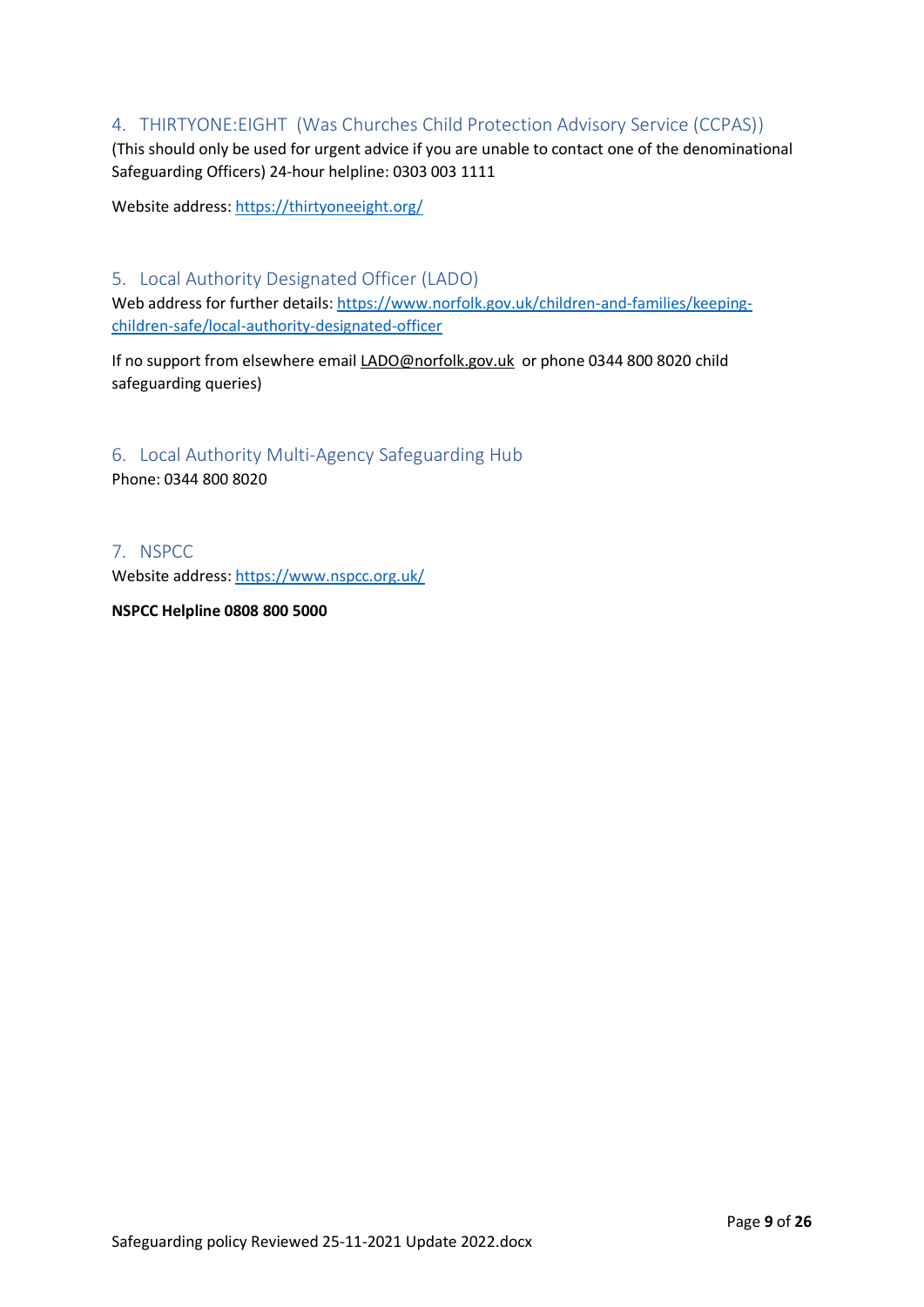# <span id="page-9-0"></span>Appendix 1 Safeguarding Policy Statement

### The Child Protection and Vulnerable Adult Policy Statement for Bowthorpe Church

• As members of this church, we commit ourselves to the nurturing, protection and safekeeping of all, especially children, young people and vulnerable adults

It is the responsibility of each one of us to prevent the physical, sexual and emotional abuse of children, young people and vulnerable adults, and to report any abuse discovered or suspected.

- We recognise that our work with children, young people and vulnerable adults is the responsibility of the whole church.
- We undertake to exercise proper care in the selection and appointment of those working with children, young people and vulnerable adults, whether paid or volunteer.

The church is committed to supporting, resourcing and training those who work with children, young people and vulnerable adults, and to providing supervision. It is our aim to encourage these workers to undertake any relevant and necessary training.

• The church is committed to the guidelines and procedures published by the sponsoring bodies and made available on their websites.

• Our intention is to ensure that each worker with children, young people and vulnerable adults knows the recommendations of the Church's policy and undertakes to observe them. Each worker is expected to be familiar with the church's agreed procedures. Copies of these will be distributed to those who require them for their work either in a paid or voluntary capacity.

As part of our commitment to children, young people and vulnerable adults the church has appointed Margaret Gibbs to be their advocate and deputy safeguarding coordinator. This role will be regularly explained to children. Mike Acaster is the named safeguarding coordinator responsible for ensuring all church workers have the necessary DBS clearance.

As agreed by the Church council Meeting in March 2021 and ratified by the Church meeting on 18<sup>th</sup> April 2021

Signed: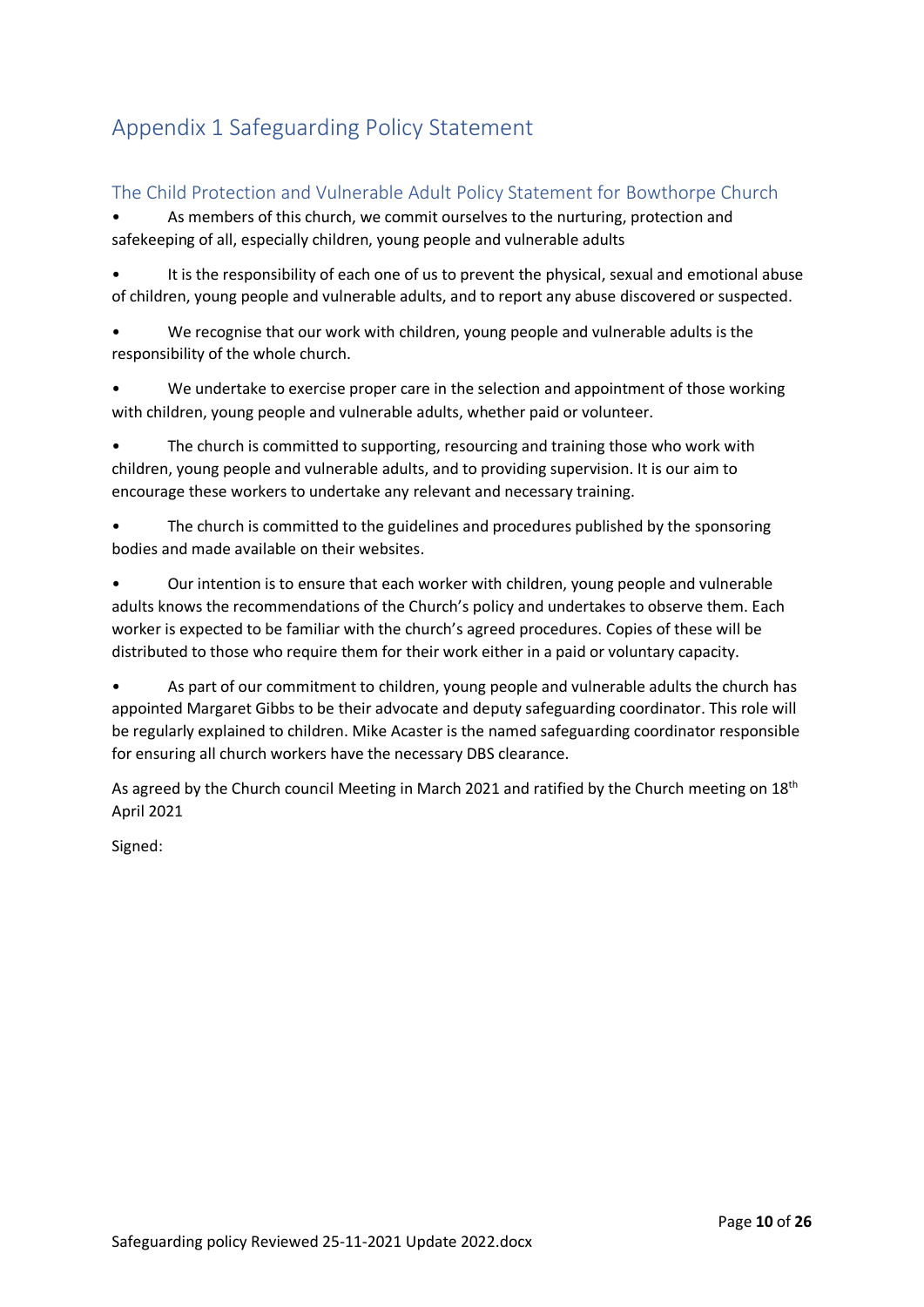# <span id="page-10-0"></span>Appendix 2 The Role of a Church Safeguarding Coordinator Context

We believe that children and adults at risk deserve the best possible care that the church can provide and that the church should be a safe place for everyone involved. We recognise and give thanks for the time and devotion given by anyone carrying out this role.

### Purpose of the role:

- $\triangleright$  To coordinate safeguarding policy and procedure in the church.
- $\triangleright$  To be the first point of contact for safeguarding issues.
- $\triangleright$  To be an advocate for good safeguarding practice in the church.

### Responsibilities

### To coordinate safeguarding policy and procedure in the church

- $\triangleright$  To familiarise themselves with church policies and procedures and URC good practice guidelines in safeguarding and to keep abreast of any changes and developments.
- $\triangleright$  To ensure that church policies and procedures are reviewed annually, kept up to date, and are fit for purpose.
- $\triangleright$  To make others in the church aware of the church safeguarding policies and procedures, as well as URC guidelines.
- $\triangleright$  To ensure safer recruitment practices are operated in the recruitment of all workers (both volunteers and paid) including, but not exclusively, ensuring that the relevant workers have up to date Disclosure and Barring Service (DBS) / Protecting Vulnerable Groups scheme (PVG) checks.

### To be the first point of contact for safeguarding issues

- $\triangleright$  To be a named person that children / adults at risk, church members and outside agencies can talk to regarding any issue to do with safeguarding.
- $\triangleright$  To be aware of the names and telephone numbers of appropriate contacts within Social Care and the Police in the event of a referral needing to be made.
- $\triangleright$  To be aware of when to seek advice, and when it is necessary to inform Social Care, the Police or the Local Authority Designated Officer (LADO).
- $\triangleright$  To take appropriate action in relation to any safeguarding concerns which arise within the church.
- $\triangleright$  To cooperate with Social Care or the Police in safeguarding investigations relating to people within the church.
- $\triangleright$  To ensure that appropriate records are kept by the church, and that information in relation to safeguarding issues is handled confidentially and stored securely.
- $\triangleright$  To inform the denominational Safeguarding Adviser/Officers at the time of any referrals made to the statutory authorities, or of any information received from the statutory authorities.
- $\triangleright$  To report summary safeguarding information annually to the denominational Safeguarding Adviser/Officers to enable them to monitor safeguarding in the denominations.

#### To be an advocate for good safeguarding practice in the church

- $\triangleright$  To promote sensitivity within the church towards all those affected by the impact of abuse.
- $\triangleright$  To promote positive safeguarding procedures and practice and ensure procedures are adhered to.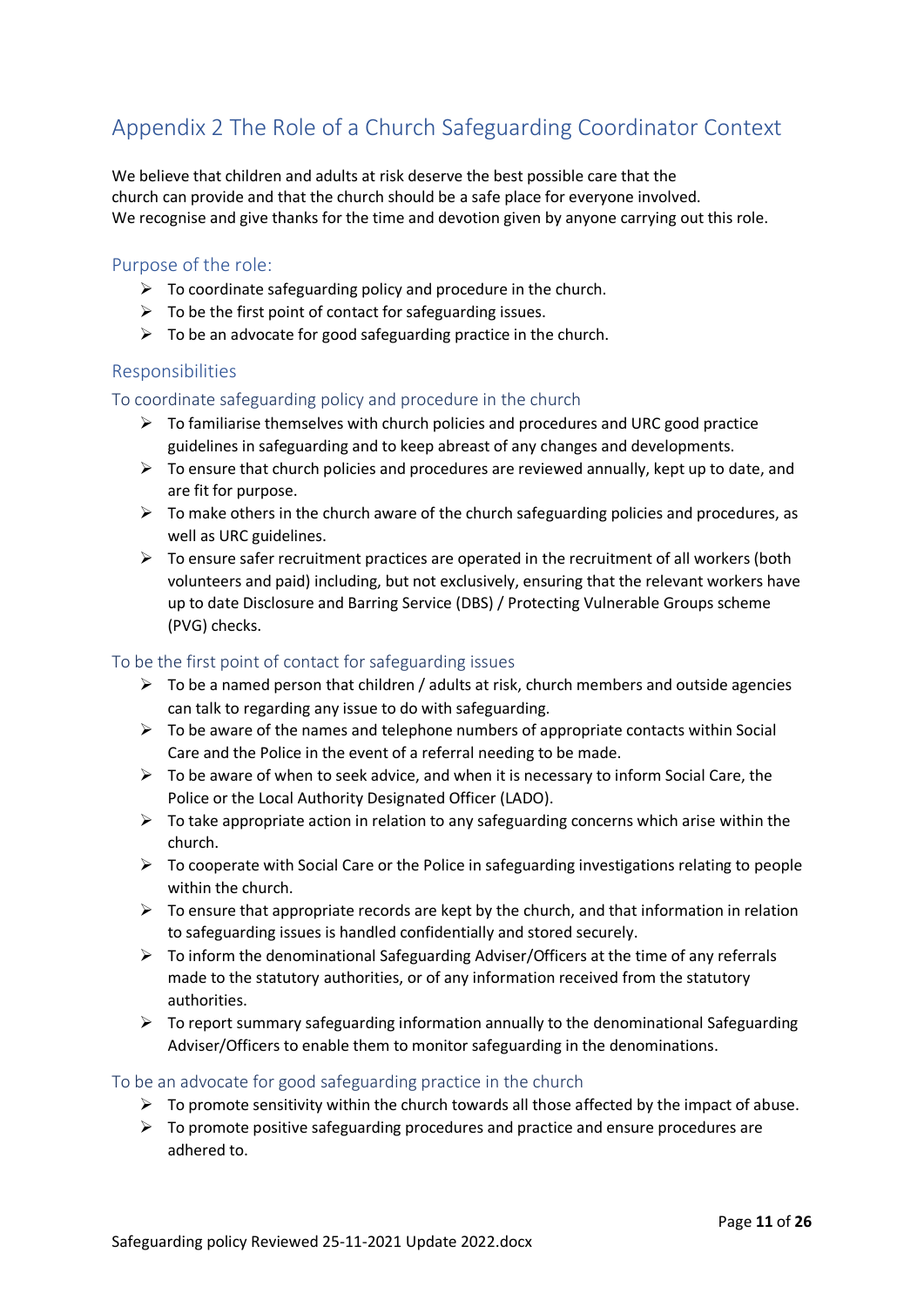- $\triangleright$  To arrange and/or promote opportunities for training in safeguarding to any relevant members of the leadership team and congregation, including both paid staff and volunteers.
- $\triangleright$  To update their own safeguarding training every three years.
- $\triangleright$  To seek appropriate support and advice in carrying out this role.
- $\triangleright$  To delegate to a suitable person to carry out this role when they are on leave, and to publicise who this is and the dates of the alternative arrangements.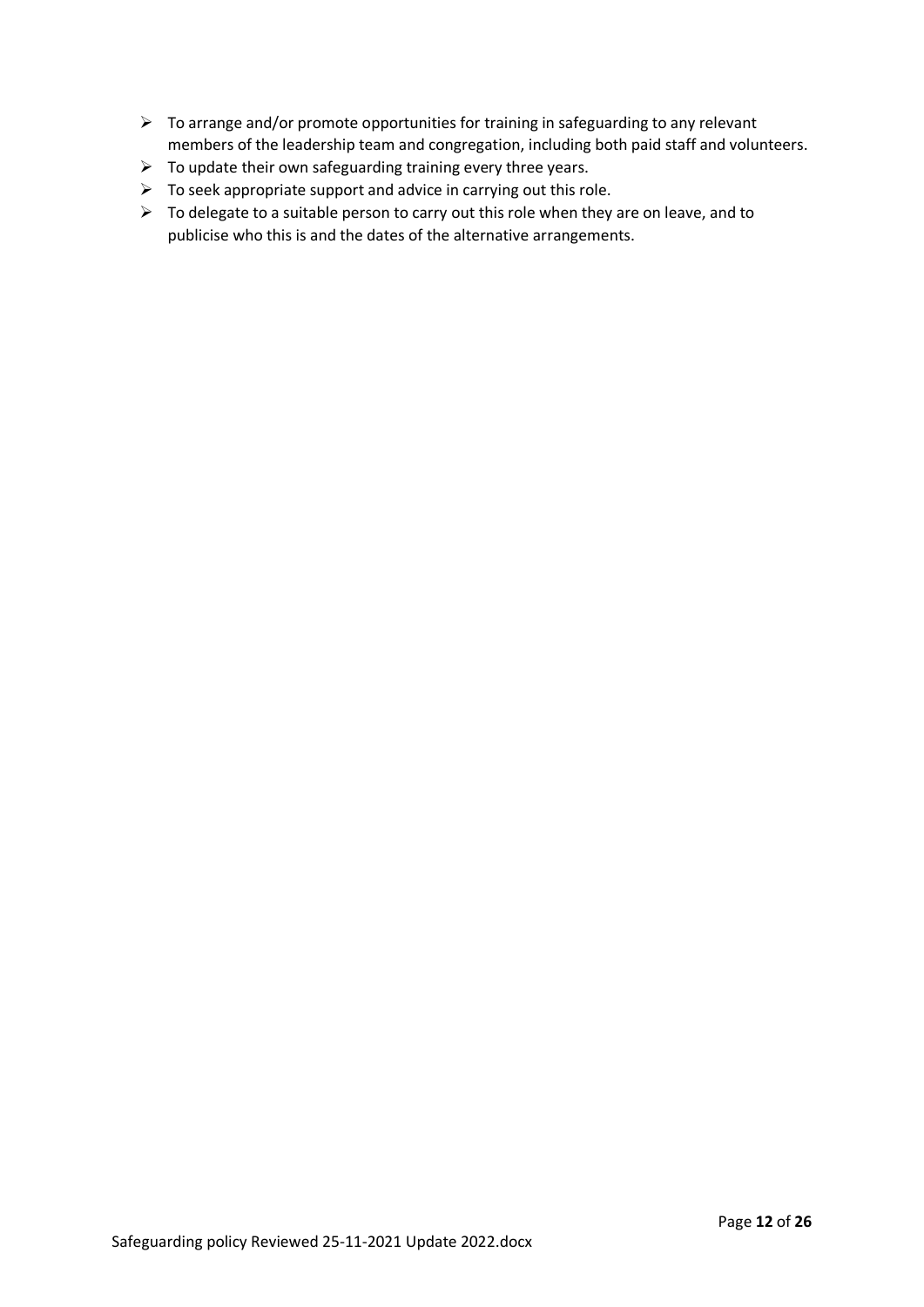# <span id="page-12-0"></span>Appendix 3A Declaration of Conduct for working with children or

### young people

We should all be aware that behaviour in a worker's personal life (including online) may impact upon their work with children or young people. Therefore, all workers should agree not to behave in a manner which would lead any reasonable person to question their suitability to work with children or act as a role model within Bowthorpe Church.

### Code of conduct

All workers should agree to the following code of conduct when working with children and young people:

- $\triangleright$  To treat all people with dignity and respect
- $\triangleright$  Not to abuse the power and responsibility of your role. Not to belittle, scapegoat, put down, or ridicule a child or young person (even in 'fun') and not to use language or behaviour with sexual connotations (e.g. flirting or innuendo)
- $\triangleright$  To act inclusively, seeking to make everyone feel welcome and valued
- $\triangleright$  Not to exclude other children or workers from conversations and activities unless there is a good reason
- $\triangleright$  To treat people with equal care and concern
- $\triangleright$  Not to show favouritism (e.g. in selection for activities, in giving rewards, etc) or encourage excessive attention from a child (e.g. gifts)
- $\triangleright$  To encourage everyone to follow any behaviour agreement or ground rules and apply sanctions consistently
- $\triangleright$  Not to threaten or use sanctions which have not been agreed, or make empty threats
- $\triangleright$  To refer to a more senior worker if a child does not respond to your instructions despite encouragement and warning of possible consequences
- $\triangleright$  Not to feel you have to deal with every problem on your own
	- $\triangleright$  To seek to diffuse aggressive or threatening behaviour without the use of physical contact
- $\triangleright$  Not to use physical restraint except as a last resort to prevent injury then this should be minimum force only
- ➢ To relate to children in public. If a child wants to talk one-to-one about an issue, tell another worker and find somewhere quieter, but still public, to talk
- $\triangleright$  Not to spend time alone with children out of sight of other people
- $\triangleright$  To make sure that any electronic communication is done with parental consent and is transparent, accountable, recorded and adheres to safeguarding and GDPR policies
- $\triangleright$  Not to keep communication with children secret, while still respecting appropriate confidences
- $\triangleright$  To have a designated photographer to take, store and share photos of your group's activities, in line with good practice guidelines
- $\triangleright$  Not to take photos or videos without consent, store them in a safe place designated by the church and only use them in the ways agreed, in line with good practice guidelines
- $\triangleright$  To use physical contact wisely; it should be:
	- o in public
	- o appropriate to the situation and to the age, gender and culture of the child
	- o in response to the needs of the child, not the adult
	- o respectful of the child's privacy, feelings and dignity
- $\triangleright$  Not to use physical contact which could be misconstrued as aggressive (e.g. rough games) or sexual
- $\triangleright$  To respect children's privacy
- $\triangleright$  Not to assume that children should tell you anything you ask just because you are a worker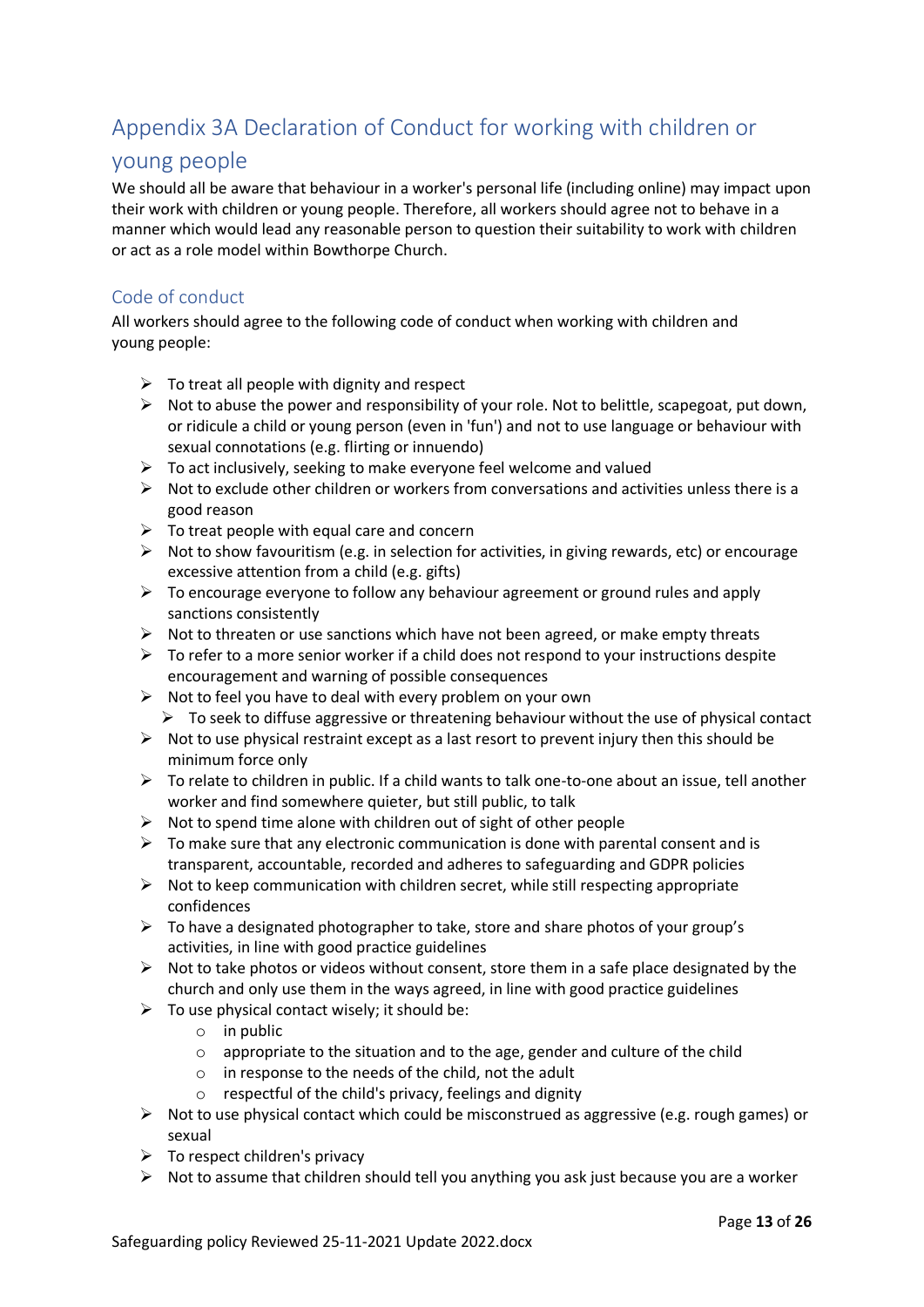- $\triangleright$  To respect the right of children to wash, change and use the toilet in private and not to walk in unnecessarily or unannounced
- ➢ To listen to children and tell the church Safeguarding Coordinator if you have any concerns about a child's welfare
- ➢ Not to promise to keep something secret if it is about a child being harmed or at risk of harm, but only tell those who need to know
- $\triangleright$  To respect and promote the rights of children to make their own decisions and choices
- $\triangleright$  Not to work in ways that put your needs and interests before those of the children you work with
- $\triangleright$  To encourage respect for difference, diversity, beliefs and culture
- ➢ Not to discriminate or leave discrimination or bullying unchallenged

I agree to abide by the above code of conduct while working with children and young people

on behalf of

Bowthorpe Church

Name of worker or volunteer:

Signed:

Date: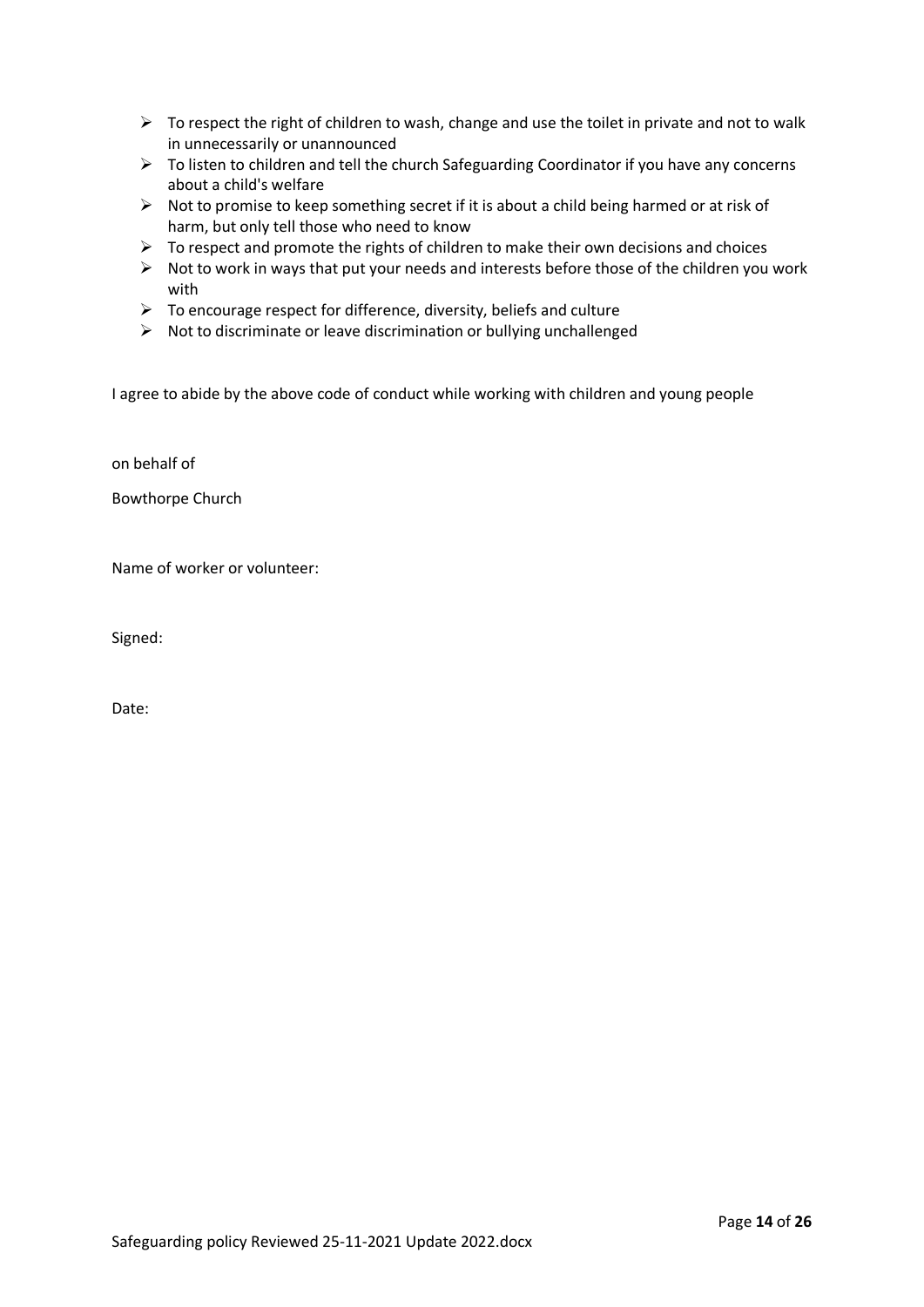# <span id="page-14-0"></span>Appendix 3B Declaration of conduct for working with adults at risk

The church will work to ensure that building will be made as accessible as possible to all people. Any restrictions to access, visibility, audibility, toilet facilities, lighting or heating will be addressed wherever possible, and where necessary, aids and adaptations put in place.

### Code of conduct

All workers should agree to the following code of conduct when working with adults or risk (also referred to as vulnerable adults):

- $\triangleright$  To treat all people with dignity and respect
	- o Not to abuse the power and responsibility of your role.
	- o Not to belittle, scapegoat, put down, or ridicule and adult at risk (even in 'fun') and Not to use language or behaviour with sexual connotations (e.g. flirting or innuendo)
	- o To act inclusively, seeking to make everyone feel welcome and valued
	- $\circ$  Not to exclude other adults at risk or co-workers from conversations and activities unless there is a good reason
	- o To treat people with equal care and concern
	- $\circ$  Not to show favouritism (e.g. in selection for activities, in giving rewards, etc) or encourage excessive attention from a child (e.g. gifts)
	- o To encourage everyone to follow any behaviour agreement or ground rules
	- o Not to threaten or use sanctions which have not been agreed, or make empty threats
	- $\circ$  Not to feel you have to deal with every problem on your own. Workers/volunteers need to recognise the limits of their own abilities and competencies, and get further help when working with situations outside of their expertise or role
	- $\circ$  To seek to diffuse aggressive or threatening behaviour without the use of physical contact
- $\triangleright$  Not to use physical restraint except as a last resort to prevent injury then this should be minimum force only
	- $\circ$  To relate to vulnerable adults in public. If an adult wants to talk one-to-one about an issue, tell another worker and find somewhere quieter, but still public, to talk
	- o Not to spend time alone with a vulnerable adult out of sight of other people
	- o To make sure that any electronic communication is done with carers consent and is transparent, accountable, recorded and adheres to safeguarding and GDPR policies
	- o Not to keep communication with an adult at risk secret, while still respecting appropriate confidences
	- $\circ$  To have a designated photographer to take, store and share photos of your group's activities, in line with good practice guidelines
	- $\circ$  Not to take photos or videos without consent, store them in a safe place designated by the church and only use them in the ways agreed, in line with good practice guidelines
	- o To use physical contact wisely; it should be:
		- $\blacksquare$  in public
		- appropriate to the situation and to the age, gender and culture of the adult at risk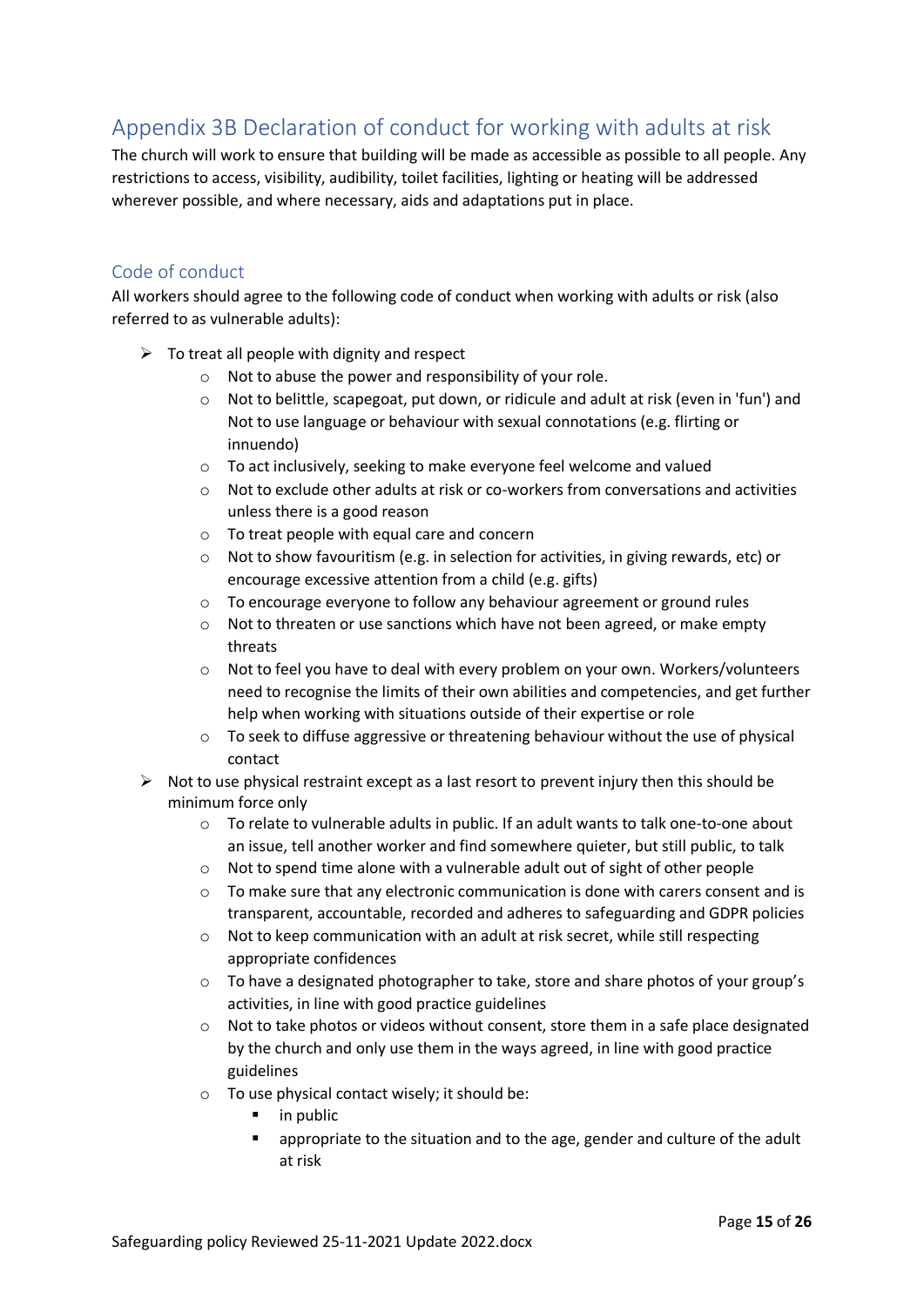- o Not to use physical contact which could be misconstrued as aggressive (e.g. rough games) or sexual
- $\triangleright$  To respect the right of the adult at risk to wash, change and use the toilet in private
	- Not to walk in unnecessarily or unannounced
- $\triangleright$  To listen to adults at risk and tell the church Safeguarding Coordinator if you have any concerns about their welfare
- ➢ Not to promise to keep something secret if it is about an adult at risk being harmed or at risk of harm, but only tell those who need to know
- ➢ To respect and promote the rights of adults at risk to make their own decisions and choices
- $\triangleright$  Not to work in ways that put your needs and interests before those of the adults at risk you work with
- $\triangleright$  To encourage respect for difference, diversity, beliefs and culture
- ➢ Not to discriminate or leave discrimination or bullying unchallenged

I agree to abide by the above code of conduct while working with adults at risk

on behalf of

Bowthorpe Church

Name of worker or volunteer:

Signed:

Date: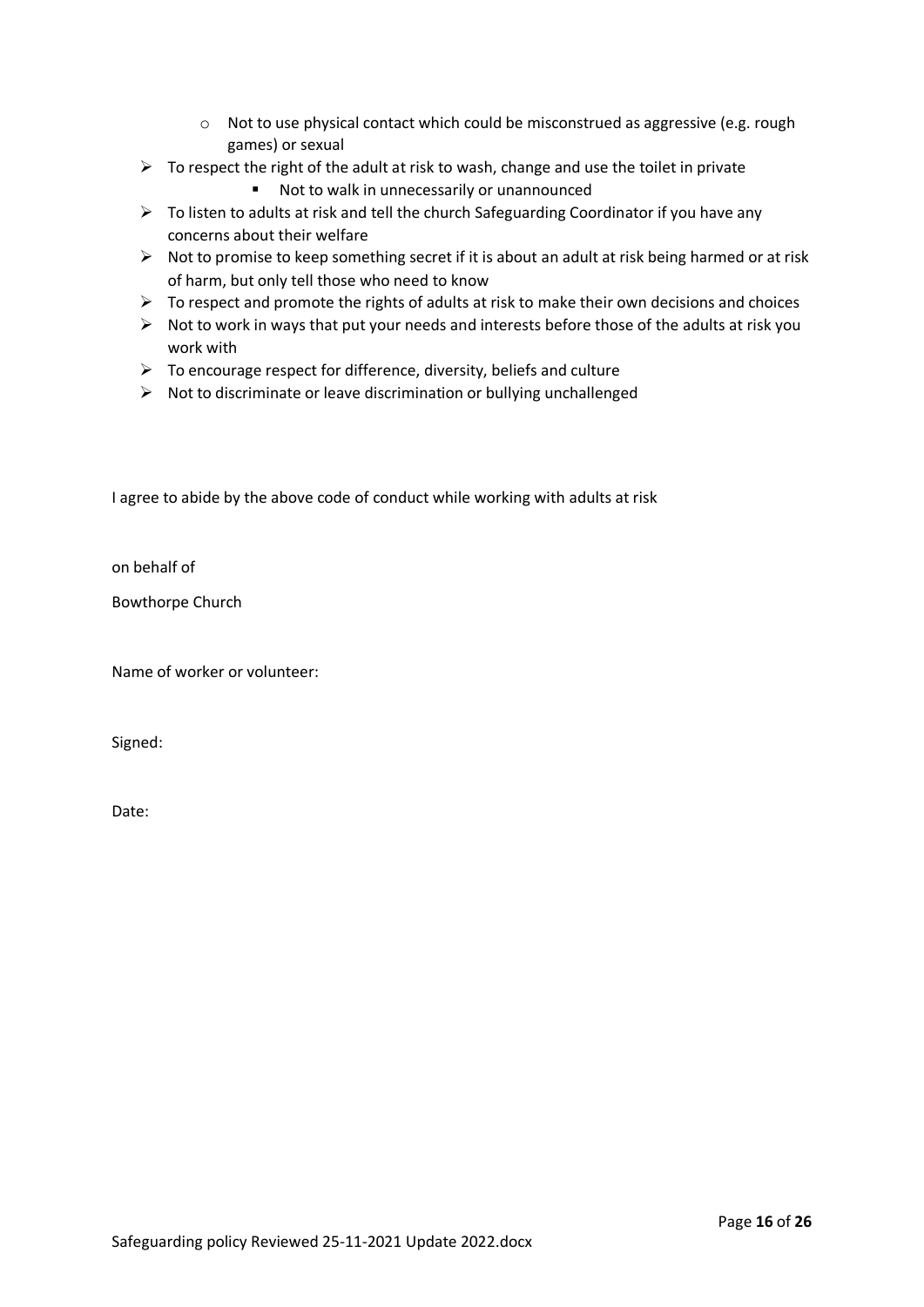# <span id="page-16-0"></span>Appendix 3C Additional undertakings for key holders

Key holders are in a unique position in church as they always have independent access to the church. Given this freedom and privilege there are also responsibilities regarding children and adults at risk.

### Good practice guidance for key holders

In addition to the codes of practice for children, young people and adults at risk (see Appendix 3A and 3B) key holders further undertake to following principles and practices:

- ➢ All key holders to have a current DBS clearance
	- o We do not accept third party copies of DBS clearance other than those where the person concerned has their own personal DBS account, such clearances to be no older than 1 week
- $\triangleright$  All key holders will undertake basic safeguarding awareness training every three years to ensure they remain current and up to date
- $\triangleright$  Should not be alone in the church but where it is unavoidable, such as for cleaning, or administrative purposes, the doors should be locked.
- $\triangleright$  Should respect the hirers use of the building and do not stay in the building when it is hired third parties unless
	- o They are specifically invited to attend the event
	- o They are responding to a request for assistance from the hirer
	- o They are responding to an emergency such a water leak, alarm, etc.
	- o They are responding to a safeguarding concern raised about the hirer.
- $\triangleright$  No children or adults at risk should be left alone in the building at any time even if the doors are locked.
- $\triangleright$  Children and adults at risk should not be key holders as this may put them in vulnerable situations.

on behalf of

Bowthorpe Church

Name of worker or volunteer:

Signed:

Date: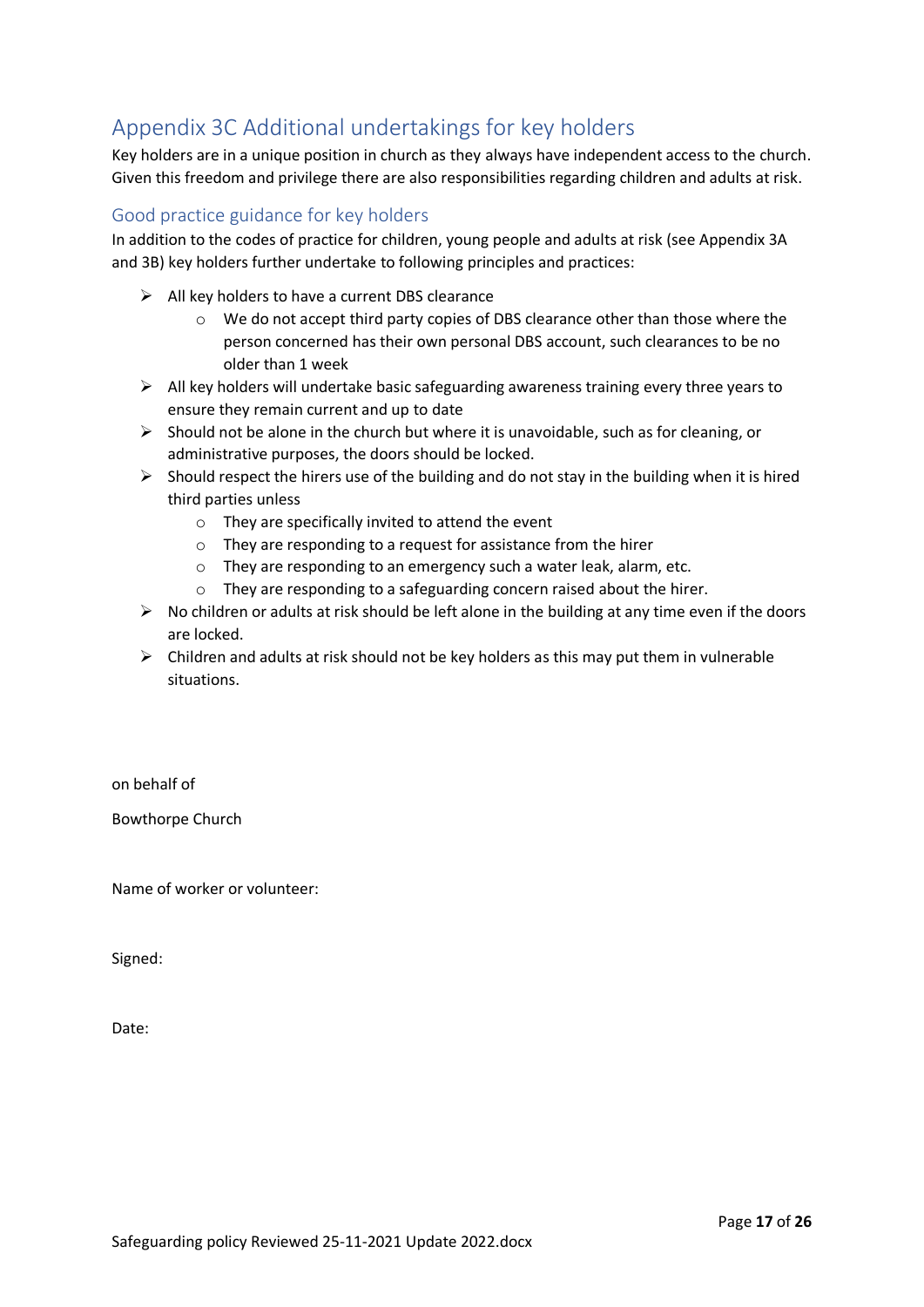# <span id="page-17-0"></span>Appendix 4 What is abuse and neglect of children?

The below definitions are taken from Working Together to Safeguard Children 2013 and apply to England. Please note that there are national variations for Scotland (National Guidance for Child Protection in Scotland 2014) and Wales (All Wales Child Protection Procedures 2008). Abuse and neglect are forms of maltreatment of a child. Somebody may abuse or neglect a child by inflicting harm, or by failing to act to prevent harm. Children may be abused in a family or in an institutional or community setting, by those known to them or, more rarely, by a stranger, for example, via the internet. They may be abused by an adult or adults, or another child or children.

### Physical abuse

Physical abuse may involve hitting, shaking, throwing, poisoning, burning or scalding, drowning, suffocating, or otherwise causing physical harm to a child. Physical harm may also be caused when a parent or carer fabricates the symptoms of, or deliberately induces, illness in a child.

### Emotional abuse

Emotional abuse is the persistent emotional maltreatment of a child such as to cause severe and persistent adverse effects on the child's emotional development.

It may involve conveying to a child that they are worthless or unloved, inadequate, or valued only insofar as they meet the needs of another person. It may include not giving the child opportunities to express their views, deliberately silencing them or 'making fun' of what they say or how they communicate. It may feature age or developmentally inappropriate expectations being imposed on children. These may include interactions that are beyond the child's developmental capability, as well as overprotection and limitation of exploration and learning, or preventing the child from participating in normal social interaction. It may involve seeing or hearing the ill-treatment of another. It may involve serious bullying (including cyberbullying), causing children frequently to feel frightened or in danger, or the exploitation or corruption of children.

Some level of emotional abuse is involved in all types of maltreatment of a child, though it may occur alone.

#### Sexual abuse

Sexual abuse involves forcing or enticing a child or young person to take part in sexual activities, not necessarily involving a high level of violence, whether or not the child is aware of what is happening.

The activities may involve physical contact, including assault by penetration (for example, rape or oral sex) or non-penetrative acts such as masturbation, kissing, rubbing and touching outside of clothing. They may also include non-contact activities, such as involving children in looking at, or in the production of, sexual images, watching sexual activities, encouraging children to behave in sexually inappropriate ways, or grooming a child in preparation for abuse (including via the internet).

Sexual abuse is not solely perpetrated by adult males. Women can also commit acts of sexual abuse, as can other children.

#### Neglect

Neglect is the persistent failure to meet a child's basic physical and/or psychological needs, likely to result in the serious impairment of the child's health or development.

Neglect may occur during pregnancy because of maternal substance abuse. Once a child is born, neglect may involve a parent or carer failing to: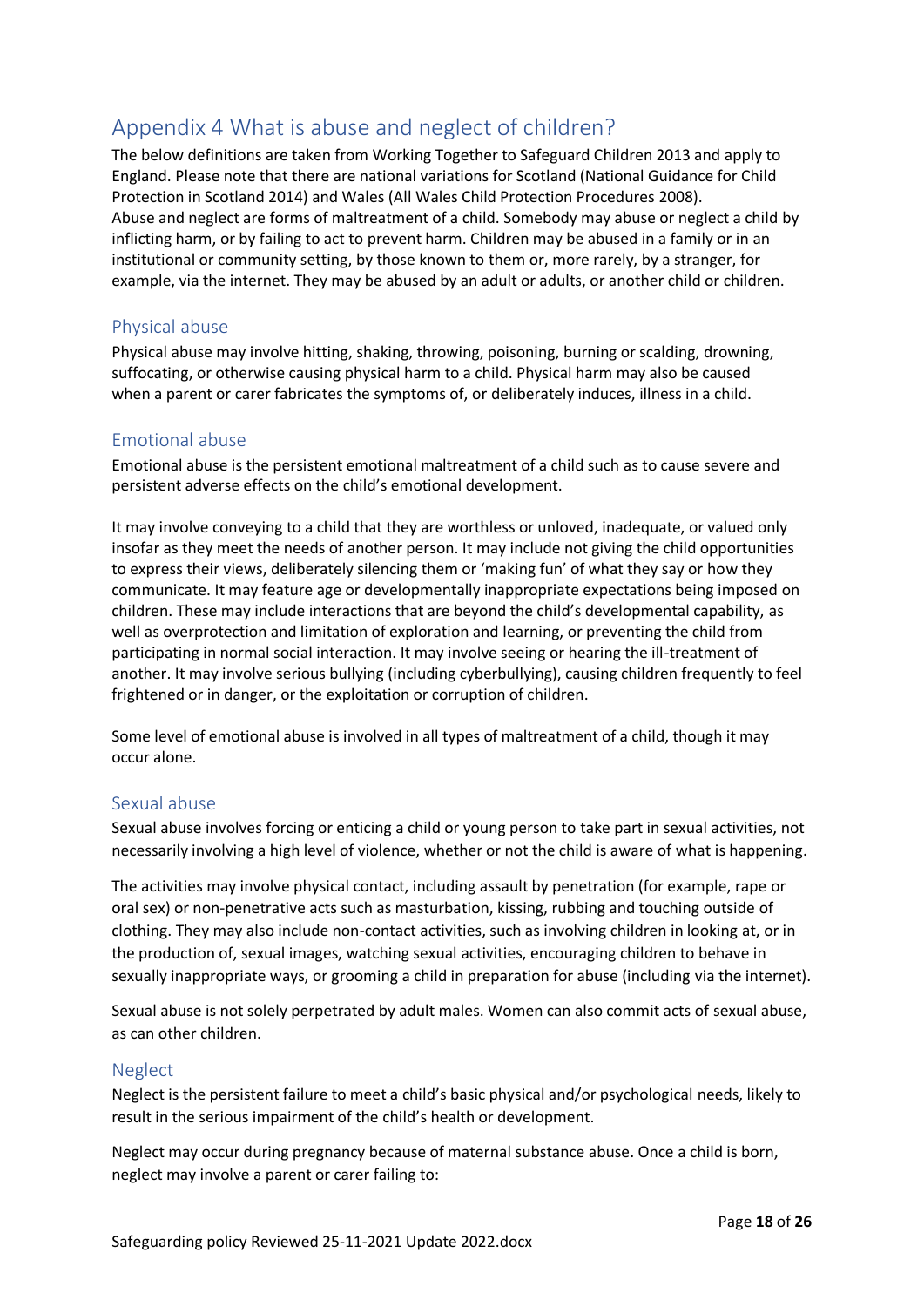- ➢ provide adequate food, clothing and shelter (including exclusion from home or abandonment);
- $\triangleright$  protect a child from physical and emotional harm or danger;
- $\triangleright$  ensure adequate supervision (including the use of inadequate care-givers)
- $\triangleright$  ensure access to appropriate medical care or treatment.

It may also include neglect of, or unresponsiveness to, a child's basic emotional needs.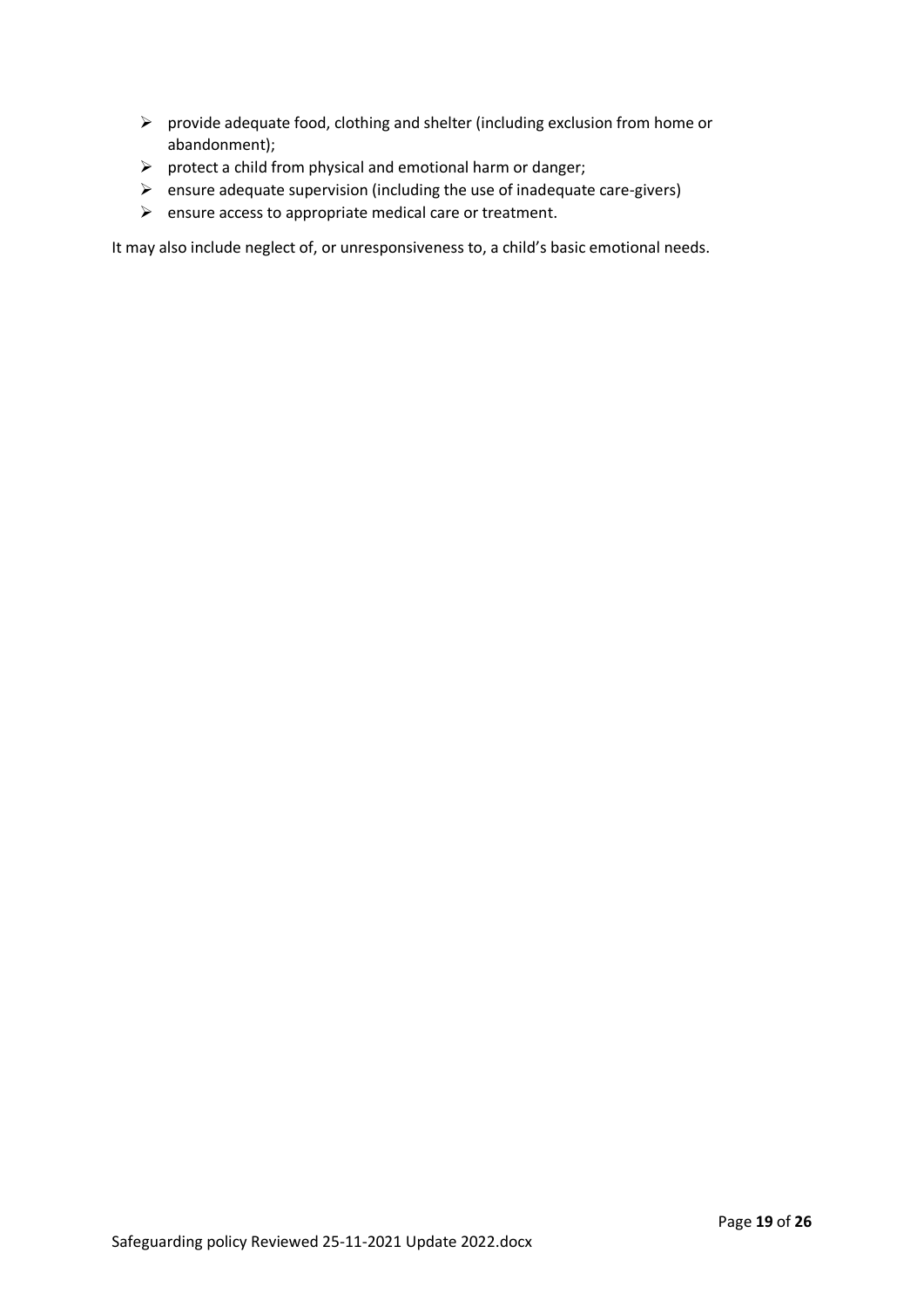# <span id="page-19-0"></span>Appendix 5 What is abuse of adults at risk?

Abuse is a violation of an individual's human and civil rights by any other person or persons. Abuse may consist of a single act or repeated acts. It may be physical, verbal or psychological, it may be an act of neglect or an omission to act, or it may occur when a vulnerable person is persuaded to enter into a financial or sexual transaction to which he or she has not consented or cannot consent. Abuse can occur in any relationship and may result in significant harm to, or exploitation of, the person subjected to it.

### Physical abuse

This is the infliction of pain or physical injury, which is either caused deliberately, or through lack of care.

### Psychological or emotional abuse

These are acts or behaviour, which cause mental distress or anguish or negates the wishes of the adult at risk. It is also behaviour that has a harmful effect on the adult at risk's emotional health and development or any other form of mental cruelty.

### Sexual abuse

This is the involvement in sexual activities to which the person has not consented or does not truly comprehend and so cannot give informed consent, or where the other party is in a position of trust, power or authority and uses this to override or overcome lack of consent.

### Neglect, or Act of Omission

This is the repeated deprivation of assistance that the adult at risk needs for important activities of daily living, including the failure to intervene in behaviour which is dangerous to the adult at risk or to others. A vulnerable person may be suffering from neglect when their general wellbeing or development is impaired.

### Financial or material abuse

This is the inappropriate use, misappropriation, embezzlement or theft of money, property or possessions.

### Discriminatory abuse

This is the inappropriate treatment of an adult at risk because of their age, gender, race, religion, cultural background, sexuality, disability, etc. Discriminatory abuse exists when values, beliefs or culture result in a misuse of power that denies opportunity to some groups or individuals. Discriminatory abuse links to all other forms of abuse.

#### Institutional abuse

This is the mistreatment or abuse of an adult at risk by a regime or individuals within an institution (e.g. hospital or care home) or in the community. It can be through repeated acts of poor or inadequate care and neglect or poor professional practice.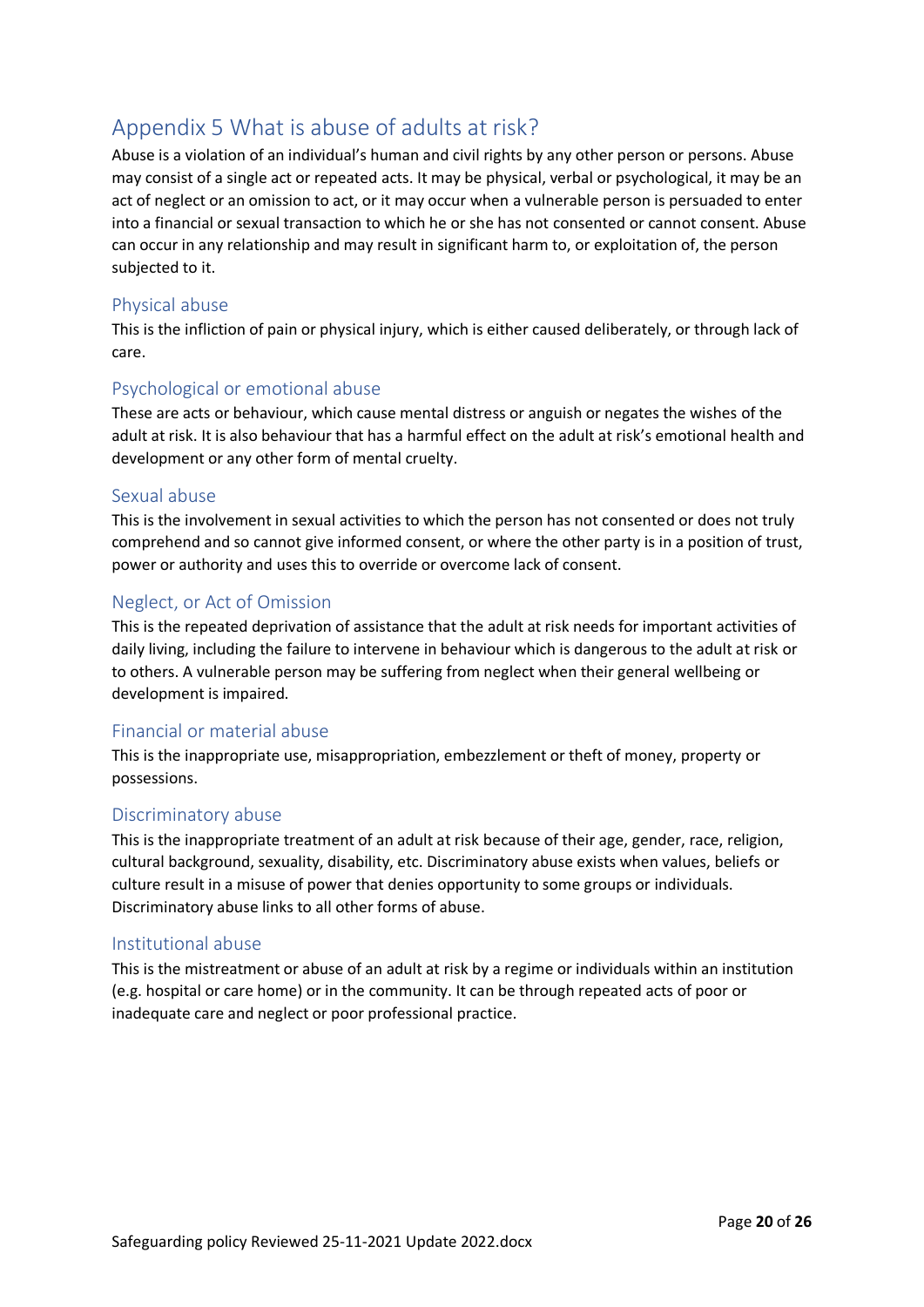# <span id="page-20-0"></span>Appendix 6 Signs of possible abuse in children

### Physical abuse

### Physical signs include:

- $\triangleright$  Unexplained injuries
- $\triangleright$  Injuries that are inconsistent with the explanation
- $\triangleright$  Injuries that reflect an article being used e.g. an iron
- ➢ Bruising, especially the trunk, upper arm, shoulders, neck or fingertip bruising
- $\triangleright$  Burns/scalds, especially from a cigarette
- $\triangleright$  Human bite marks
- $\triangleright$  Fractures, especially spiral fractures
- $\triangleright$  Swelling and lack of normal use of limbs
- $\triangleright$  Serious injury with lack of / inconsistent explanation
- $\triangleright$  Untreated injuries

### Psychological/emotional signs include:

- $\triangleright$  Unusually fearful with adults
- $\triangleright$  Unnaturally compliant to parents
- $\triangleright$  Refusal to discuss injuries/fear of medical help
- $\triangleright$  Withdrawal from physical contact
- $\triangleright$  Aggression towards others
- $\triangleright$  Wears cover up clothing

#### Fictitious illness by proxy

 $\triangleright$  This is a psychiatric illness, whereby a parent or carer deliberately inflicts harm onto a child, normally the child's mother. The child has commonly had genuine serious illness in the first year of life and a dependency on medical attention has developed in the mother. It is very difficult to diagnose/evidence.

#### Female Genital Mutilation

 $\triangleright$  A cultural (not religious) procedure whereby parts of female genitalia are removed – also referred to as female circumcision. This is normally undertaken on pre-pubescent girls, who are either taken abroad for procedure or "practitioners" come to the UK. There can be no anaesthetic and no sterile equipment used. Complications include serious infection, septicaemia, numerous gynaecological problems and in some cases, death.

#### Emotional abuse

The classic description of emotional abuse is a "Low Warmth, High Criticism" style of parenting.

#### Signs include:

- $\triangleright$  Physical, mental and emotional lags
- $\triangleright$  Acceptance of punishments, which appear excessive
- ➢ Over reaction to mistakes
- $\triangleright$  Continual self-depreciation
- $\triangleright$  Sudden speech disorders
- $\triangleright$  Fear of new situations
- $\triangleright$  Neurotic behaviour (such as rocking, hair twisting, thumb sucking)
- ➢ Self-harm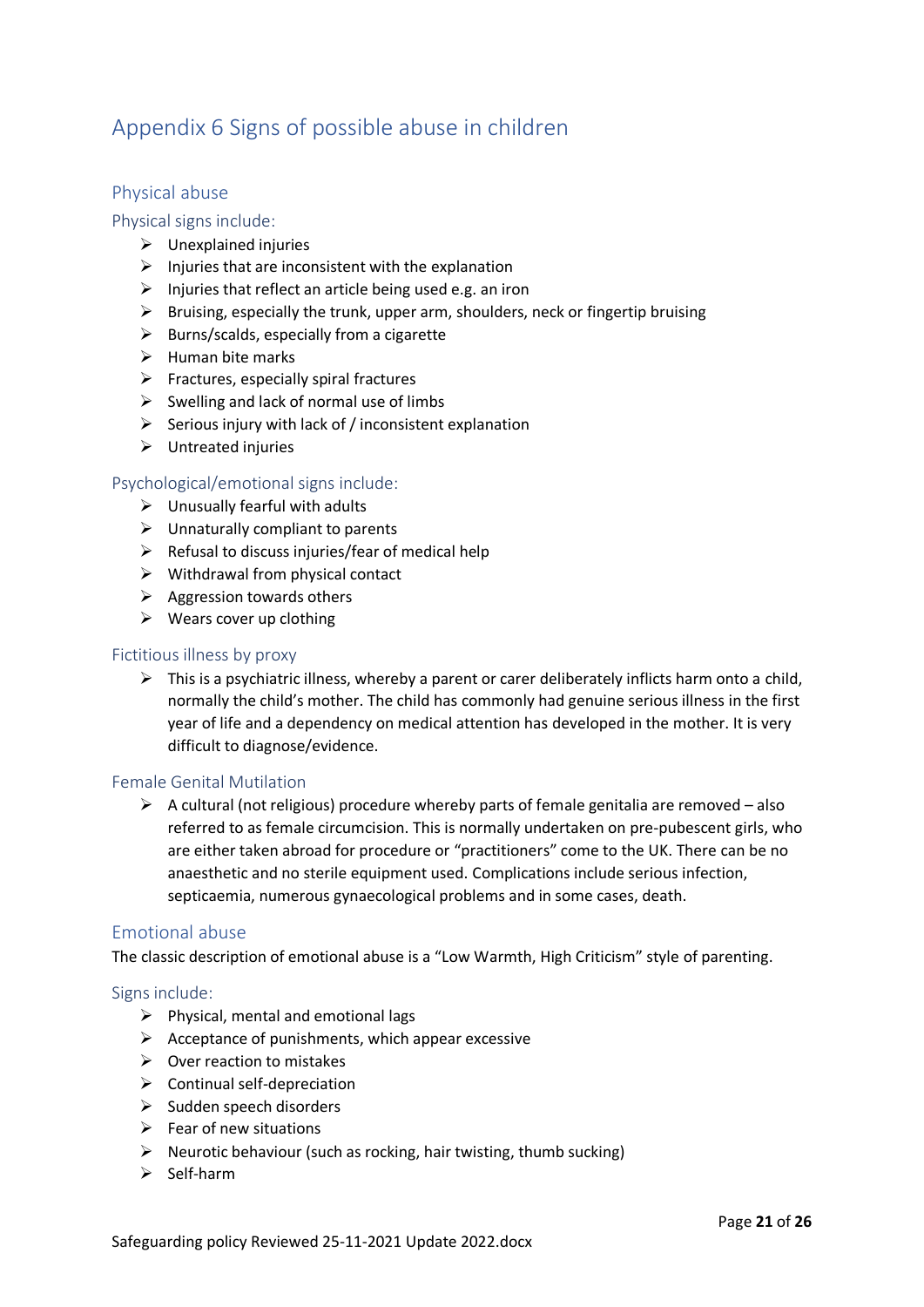- $\triangleright$  Extremes of passivity or aggression
- ➢ Running away
- ➢ Bullying/Aggression
- $\triangleright$  Overly compliant behaviour
- $\triangleright$  Overeating or loss of appetite
- ➢ Clingy/fearful/withdrawn
- $\triangleright$  Sleep disorders

### Neglect

### Physical signs include:

- ➢ Tired/listless
- $\triangleright$  Poor personal hygiene
- ➢ Poor state of clothing
- $\triangleright$  Emaciation, potbelly, short stature
- $\triangleright$  Poor skin tone and hair tone
- $\triangleright$  Untreated medical problems
- $\triangleright$  Failure to thrive with no medical reason

### Psychological/emotional signs include:

- ➢ Constant hunger
- ➢ Constant tiredness
- ➢ Frequent lateness/non-attendance at school
- ➢ Destructive tendencies
- ➢ Low self-esteem
- ➢ Neurotic behaviour
- $\triangleright$  No social relationships
- $\triangleright$  Running away
- $\triangleright$  Compulsive stealing/scavenging
- $\triangleright$  Multiple accidents/accidental injuries

#### Sexual abuse

#### Physical signs include:

- $\triangleright$  Damage to genitalia, anus or mouth
- $\triangleright$  Sexually transmitted disease
- $\triangleright$  Unexpected pregnancy, especially in very young girls
- $\triangleright$  Soreness to genitalia area, anus or mouth
- $\triangleright$  Repeated stomach aches
- $\triangleright$  Loss of weight
- ➢ Gaining weight
- ➢ Unexplained recurrent urinary tract infections, discharges or abdominal pain
- ➢ Unexplained gifts/money

### Psychological/emotional signs include:

- $\triangleright$  Sexual knowledge inappropriate for the child's age
- $\triangleright$  Sexualised behaviour in young children
- $\triangleright$  Sexually provocative behaviour/promiscuity
- $\triangleright$  Hinting at sexual activity
- $\triangleright$  Sudden changes in personality
- ➢ Lack of concentration, restlessness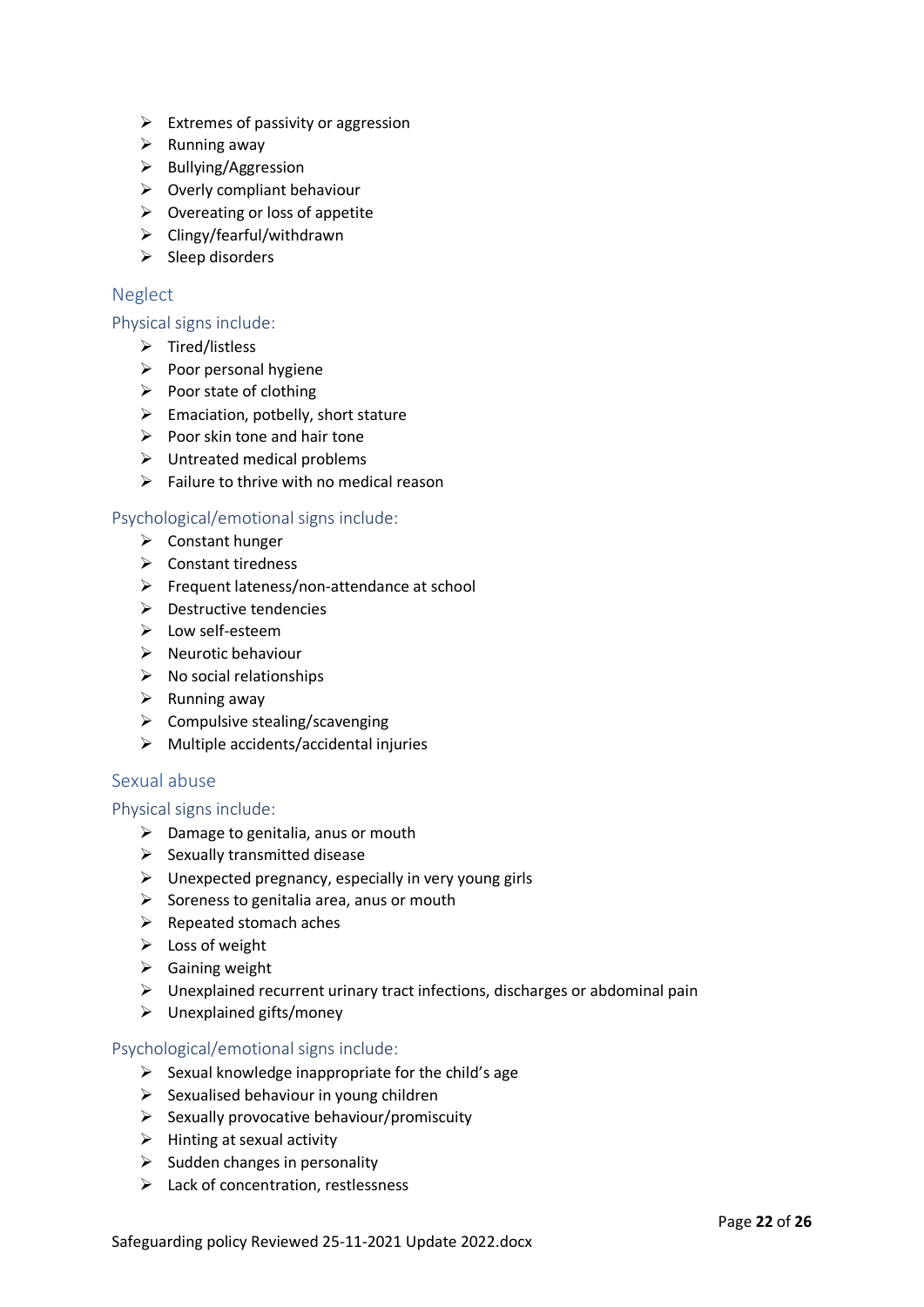- ➢ Socially withdrawn
- ➢ Overly compliant behaviour
- ➢ Poor trust in significant adults
- $\triangleright$  Regressive behaviour, onset of wetting day or night
- ➢ Suicide attempts, self-mutilation, self-disgust
- ➢ Eating disorders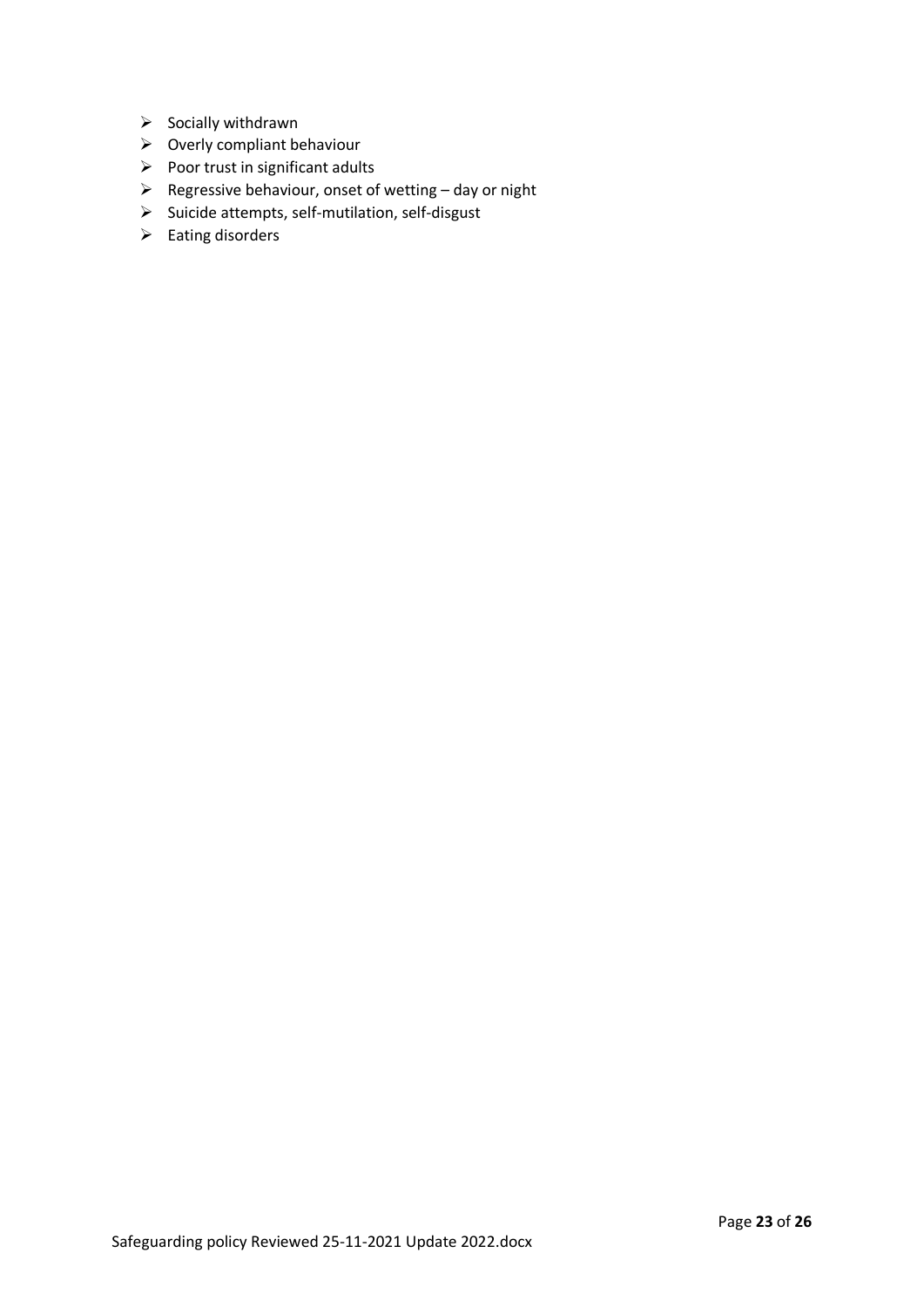# <span id="page-23-0"></span>Appendix 7 Signs of possible abuse in adults

### Physical

- $\triangleright$  A history of unexplained falls, fractures, bruises, burns, minor injuries
- ➢ Signs of under or over use of medication and/or medical problems unattended

### Psychological

- ➢ Alteration in psychological state e.g. withdrawn, agitated, anxious, tearful
- $\triangleright$  Intimidated or subdued in the presence of the carer
- $\triangleright$  Fearful, flinching or frightened of making choices or expressing wishes
- $\triangleright$  Unexplained paranoia

#### Sexual

- $\triangleright$  Pregnancy in a woman who is unable to consent to sexual intercourse
- $\triangleright$  Unexplained change in behaviour or sexually implicit/explicit behaviour
- $\triangleright$  Torn, stained or bloody underwear and/or unusual difficulty in walking or sitting
- $\triangleright$  Infections or sexually transmitted diseases
- $\triangleright$  Full or partial disclosure or hints of sexual abuse
- $\triangleright$  Self-harming

### Neglect or Omission

- $\triangleright$  Malnutrition, weight loss and /or persistent hunger
- ➢ Poor physical condition, poor hygiene, varicose ulcers, pressure sores
- $\triangleright$  Being left in wet clothing or bedding and/or clothing in a poor condition
- ➢ Failure to access appropriate health, educational services or social care
- $\triangleright$  No callers or visitors

### Financial or Material

- $\triangleright$  Disparity between assets and living conditions
- $\triangleright$  Unexplained withdrawals from accounts or disappearance of financial documents
- $\triangleright$  Sudden inability to pay bills
- $\triangleright$  Carers or professionals fail to account for expenses incurred on a person's behalf
- $\triangleright$  Recent changes of deeds or title to property

### **Discriminatory**

- ➢ Inappropriate remarks, comments or lack of respect
- $\triangleright$  Poor quality or avoidance of care

### Institutional

- $\triangleright$  Lack of flexibility or choice over meals, bed times, visitors, phone calls, etc
- $\triangleright$  Inadequate medical care and misuse of medication
- $\triangleright$  Inappropriate use of restraint
- $\triangleright$  Sensory deprivation e.g. denial of use of spectacles or hearing aids
- $\triangleright$  Missing documents and/or absence of individual care plans
- $\triangleright$  Public discussion of private matter
- $\triangleright$  Lack of opportunity for social, educational or recreational activity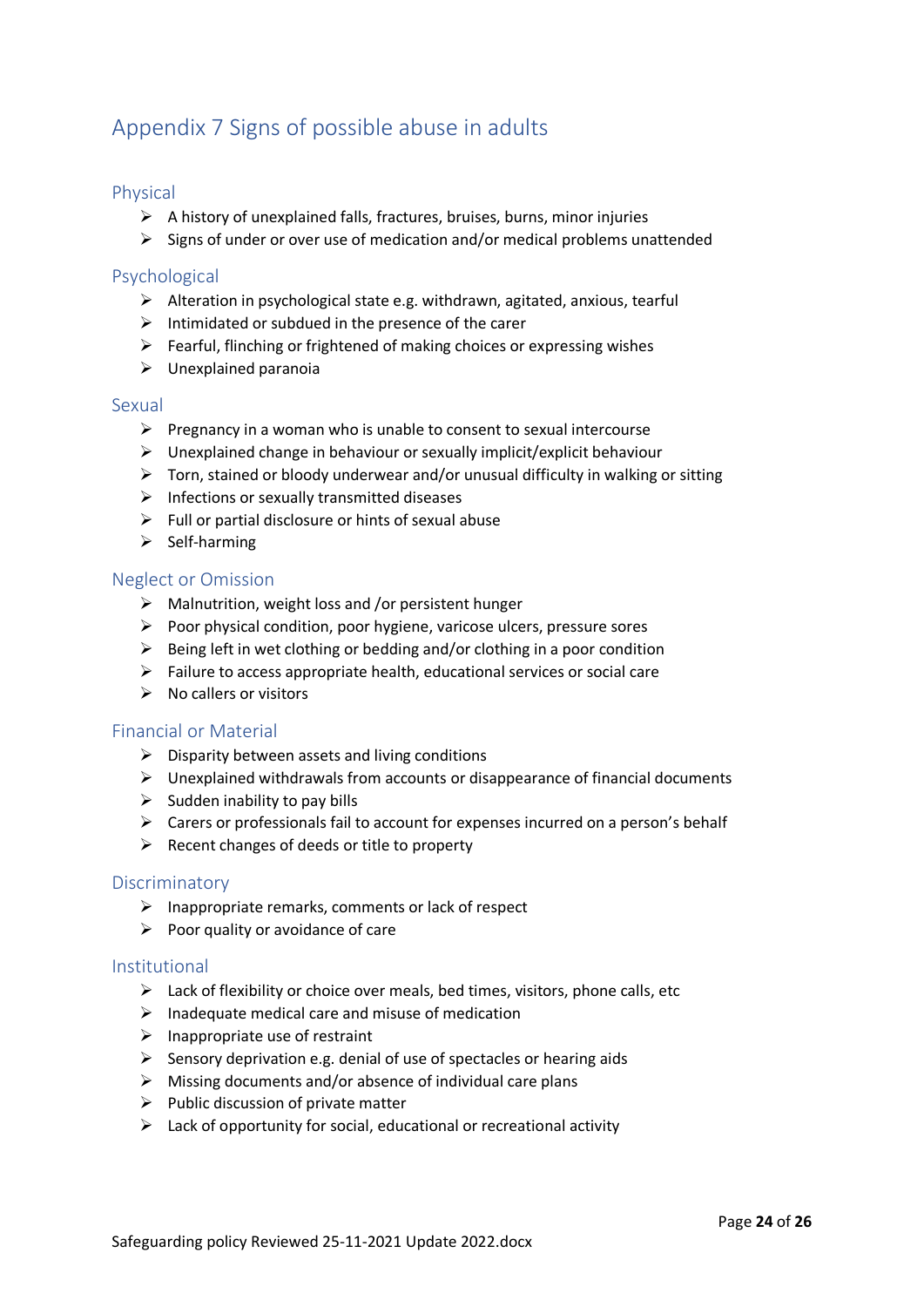# <span id="page-24-0"></span>Appendix 8 Safeguarding Incident Recording Form

# Safeguarding incident reporting form

| <b>Basic Information</b>                                       |  |
|----------------------------------------------------------------|--|
| Full name of child, young person or adult                      |  |
| concerned                                                      |  |
|                                                                |  |
|                                                                |  |
| Address (including postcode)                                   |  |
|                                                                |  |
|                                                                |  |
|                                                                |  |
| <b>Email address</b>                                           |  |
|                                                                |  |
| <b>Telephone Number</b>                                        |  |
|                                                                |  |
| Date of birth                                                  |  |
|                                                                |  |
| Date and time of incident                                      |  |
|                                                                |  |
| Location of incident                                           |  |
|                                                                |  |
|                                                                |  |
| Other people present (witnesses)                               |  |
| Record of incident (continue on a separate sheet if necessary) |  |
| Please ensure you are as accurate and detailed                 |  |
| as possible. Use quotes wherever possible - do                 |  |
| not interpret what was said using your own                     |  |
| words.                                                         |  |
|                                                                |  |
|                                                                |  |
| Include details such as tone of voice, facial                  |  |
| expression and body language.                                  |  |
|                                                                |  |
|                                                                |  |
| Record what you said as well as what the child,                |  |
| young person or adult said.                                    |  |
|                                                                |  |
|                                                                |  |
| If you have formed an opinion please state it,                 |  |
| making it clear that it is your opinion and give               |  |
| reasons for forming that opinion.                              |  |